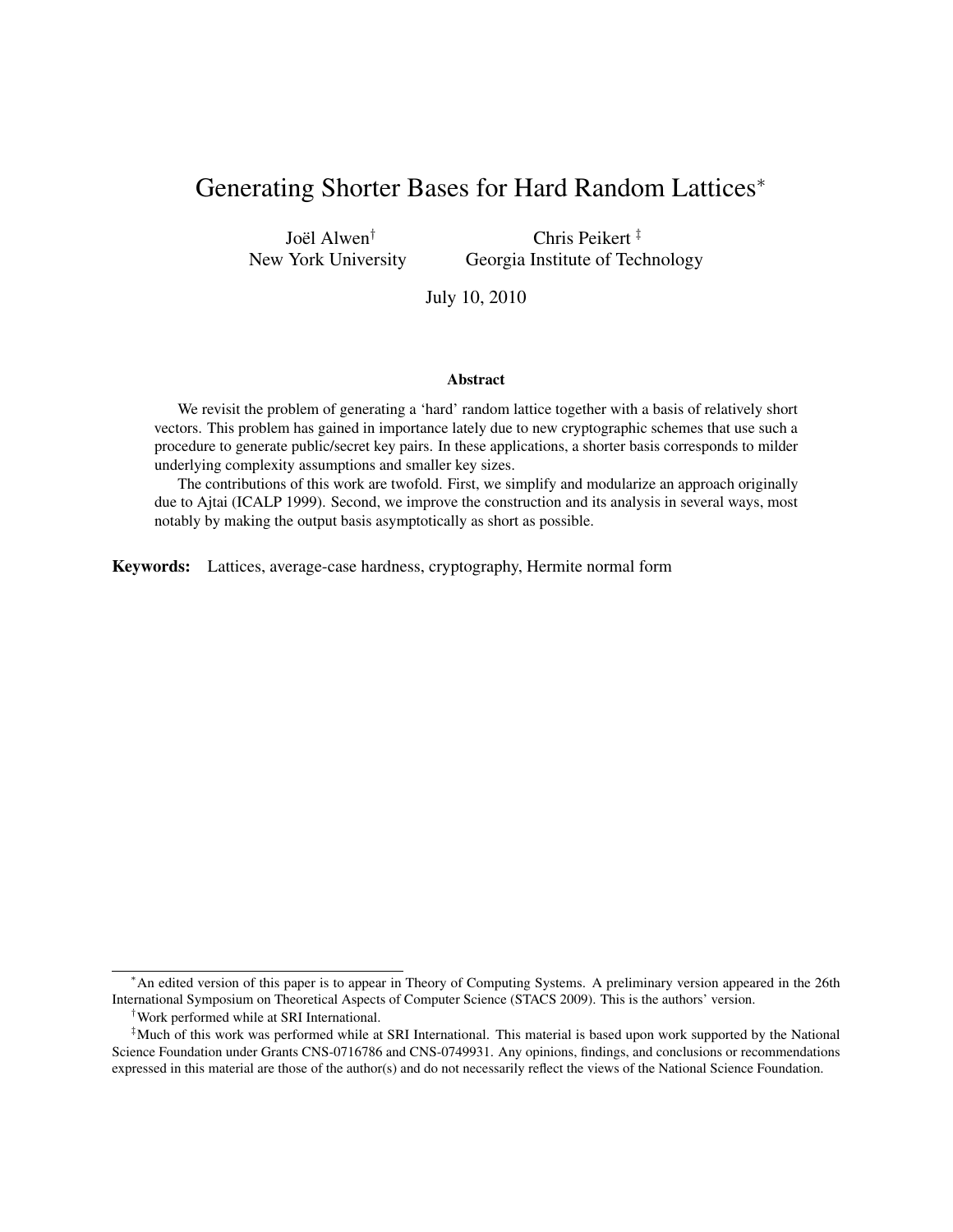# 1 Introduction

A (point) *lattice* is a discrete additive subgroup of  $\mathbb{R}^m$ ; alternatively, it is the set of all integer linear combinations of some linearly independent *basis* vectors  $\mathbf{b}_1, \ldots, \mathbf{b}_n \in \mathbb{R}^m$ . Lattices appear to be a rich source of computational hardness, and in recent years, *cryptographic* schemes based on lattices have emerged as a promising alternative to more traditional ones based on, e.g., the factoring and discrete logarithm problems. Among other reasons, this is because lattice-based schemes have yet to be broken by efficient quantum algorithms (cf. [\[Sho97\]](#page-17-0)), and their security can often be based merely on *worst-case* computational assumptions (rather than *average-case* assumptions, which are the norm in cryptography).

In 1996, Ajtai's seminal work [\[Ajt96\]](#page-16-0) in this area demonstrated a particular family of lattices for which, informally speaking, finding a short nonzero lattice vector in a randomly chosen lattice from the family is at least as hard as approximating some well-studied lattice problems in the *worst case*, i.e., for *any* lattice. This family of 'hard random lattices' has since been used as the foundation for several important cryptographic primitives, including one-way and collision-resistant hash functions, public-key encryption, digital signatures, and identity-based encryption (see, for example, [\[GGH96,](#page-16-1) [MR04,](#page-17-1) [Reg05,](#page-17-2) [GPV08\]](#page-16-2)).

Ajtai's initial work also showed how to generate a hard random lattice together with knowledge of one relatively short nonzero lattice vector. The short vector can be useful as secret information in cryptographic applications; examples include an identification scheme [\[MV03\]](#page-17-3) and public-key cryptosystems [\[Reg05,](#page-17-2) [GPV08\]](#page-16-2). Shortly after Ajtai's work, Goldreich, Goldwasser and Halevi [\[GGH97\]](#page-16-3) proposed some public-key cryptographic schemes in which the secret key is an entire *short basis* of a public lattice, i.e., a basis in which all of the vectors are relatively short in Euclidean length. Their method for generating a lattice along with a short basis was ad-hoc, and unfortunately does not produce lattices from the provably hard family defined in [\[Ajt96\]](#page-16-0). Although the algorithm and cryptosystem were later improved [\[Mic01\]](#page-17-4) (following a practical cryptanalysis of the original scheme for real-world parameters [\[Ngu99\]](#page-17-5)), there is still no known proof that the induced random lattices are actually hard on the average. Therefore, the schemes from [\[GGH97\]](#page-16-3) lack worst-case security proofs. (We also mention that the digital signature scheme from [\[GGH97\]](#page-16-3) has since been shown to be insecure *regardless* of the particular method used for generating lattices [\[NR06\]](#page-17-6).)

Following the GGH proposal [\[GGH97\]](#page-16-3), Ajtai demonstrated an entirely different method of generating a lattice together with a short basis [\[Ajt99\]](#page-16-4). His algorithm has the important property that the resulting lattice is drawn, under the appropriate distribution, from the hard family defined in [\[Ajt96\]](#page-16-0). Interestingly, the algorithm apparently went without application until recently, when Gentry, Peikert and Vaikuntanathan [\[GPV08\]](#page-16-2) constructed several provably secure (under worst-case assumptions) cryptographic schemes that crucially use short bases as their secret keys (see also [\[PVW08,](#page-17-7) [PV08,](#page-17-8) [Pei09,](#page-17-9) [CHKP10,](#page-16-5) [GHV10\]](#page-16-6) for representative subsequent works). At this point we note that the algorithm of [\[Ajt99\]](#page-16-4) actually produces a *full-rank set* of short lattice vectors (not necessarily a basis), which nonetheless suffices for all the applications in question.

In the above applications, the 'quality' of the short basis directly affects the concrete security and efficiency of the schemes, both in theory and in practice. More precisely, the quality is measured by the maximal Euclidean length of the basis vectors, or alternatively of their *Gram-Schmidt orthogonalization* (shorter means higher quality). The quality determines the approximation factor in the underlying worst-case lattice assumptions, as well as the concrete dimensions and key sizes needed for security against real attacks (see Section [2.3](#page-4-0) for details). Therefore, it is very desirable to generate a basis that is as short as possible. Unfortunately, the construction from [\[Ajt99\]](#page-16-4) is far from optimal — the maximum length of the basis vectors omordinately, the construction from [AJ(99)] is far from optimar — the maximum length of the basis vectors is bounded by  $m^{5/2}$ , whereas the optimum is about  $\sqrt{m}$  (for commonly used parameters) — and the method seems not to have attracted much attention or improvement since its publication a decade ago (probably due to the lack of applications until recently).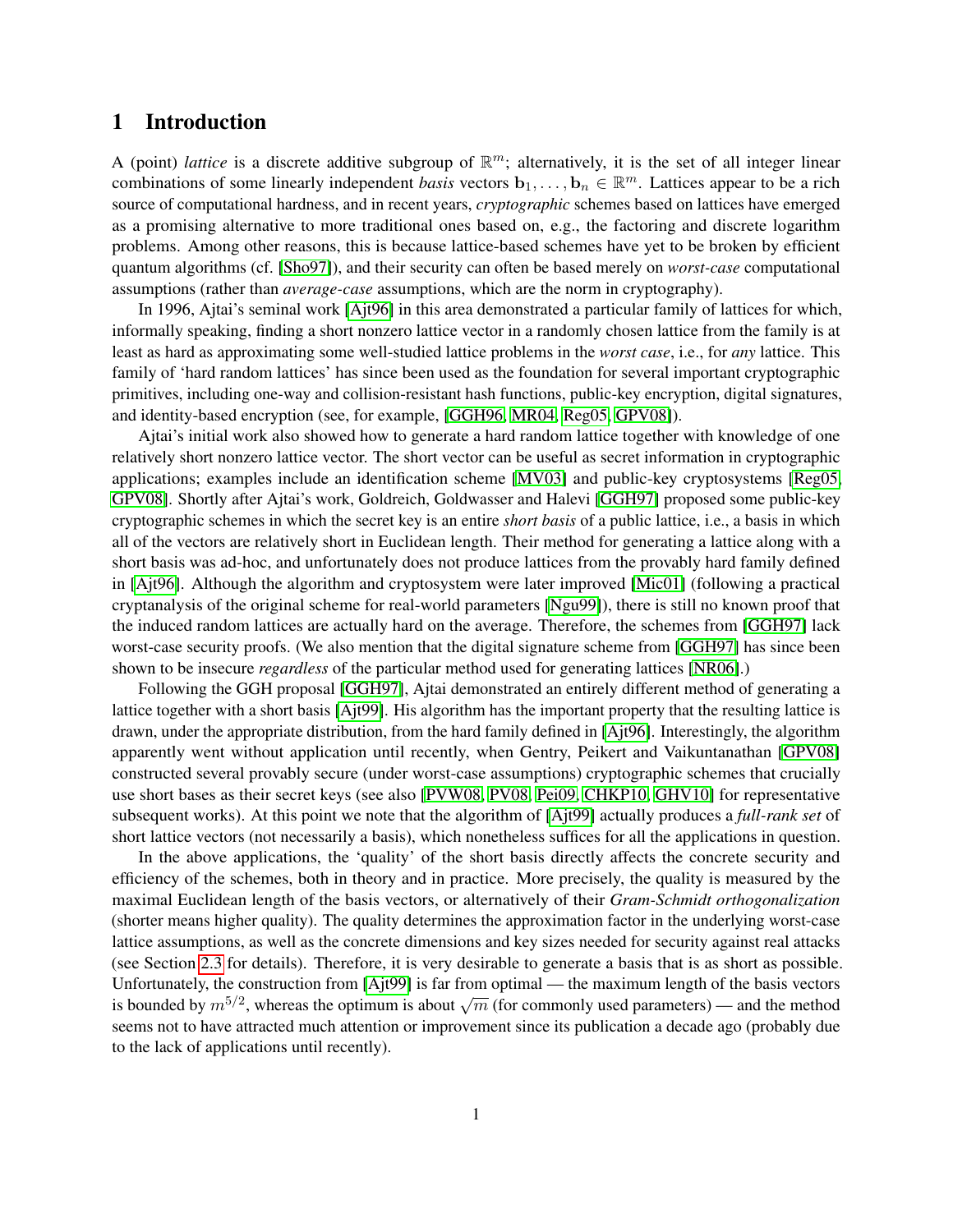### 1.1 Our Contributions

Our first contribution is to elucidate and modularize Ajtai's basic approach for generating a hard random lattice along with a relatively short basis. We endeavor to give a 'top-down' exposition of the key aspects of the problem and the techniques used to address them (in the process, we also correct some minor errors in the original paper).

One novelty in our approach is to base the algorithm and its analysis around the concept of the *Hermite normal form* (HNF), which is an easily computable, unique canonical representation of an integer lattice. Micciancio [\[Mic01\]](#page-17-4) has proposed using the HNF in cryptographic applications to specify a lattice in its 'least revealing' representation; here we use other nice properties of the HNF to bound the dimension of the output lattice and the quality of the resulting basis.

Our second contribution is to refine the algorithm and its analysis, improving it in several ways. Most our second contribution is to tend the algorithm and its analysis, improving it in several ways. Most<br>importantly, we improve the length of its output basis from  $m^{5/2}$  to the asymptotically optimal  $O(\sqrt{m})$ , where  $m$  is the dimension of the output lattice (see Section [3](#page-7-0) for precise statements of the new bounds). For the cryptographic schemes of, e.g., [\[GPV08\]](#page-16-2), this immediately implies security under significantly milder worst-case assumptions: we need only that lattice problems are hard to approximate to within an  $\tilde{O}(n^{3/2})$ factor, rather than  $\tilde{O}(n^{7/2})$  as before.

We hasten to add that [\[GPV08,](#page-16-2) Section 5] briefly mentions that Ajtai's algorithm can be improved to yield an  $O(m^{1+\epsilon})$  bound on the basis length, but does not provide any further details. The focus of [\[GPV08\]](#page-16-2) is on applications of a short basis, independent of the particular generation algorithm. The present work is a full exposition of an improved generation algorithm, and is meant to support and complement the schemes of [\[GPV08\]](#page-16-2), and any other applications requiring a short basis.

### 1.2 Relation to Ajtai's Construction

Our construction is inspired by Ajtai's [\[Ajt99\]](#page-16-4), but differs from it substantially in both the high-level structure and most of the details. The most significant similarity is a specially crafted unimodular matrix with small entries, which is used to 'cancel out' the necessarily large entries of another matrix that appears in the construction.

Departing from the approach of [\[Ajt99\]](#page-16-4), our construction is guided from the 'top down' by two independent aspects of the construction: the block structure of the short output basis, and the probability distribution of the output lattice. This approach helps to illuminate the essential nature of the problem, and yields several technical simplifications. In particular, it lets us completely separate the *structural constraints* on the output lattice from its *randomization* (by contrast, in [\[Ajt99\]](#page-16-4) the structure and randomization are tightly coupled).

# 2 Preliminaries

For a positive integer k, let [k] denote the set  $\{1, \ldots, k\}$ ; [0] is the empty set. We denote the set of integers modulo an integer  $q \ge 1$  by  $\mathbb{Z}_q$ , and identify it with the set of integer residues  $\{0, \ldots, q-1\}$  in the natural way. The base-2 logarithm is denoted lg.

Column vectors are named by lower-case bold letters (e.g., x) and matrices by upper-case bold letters (e.g., **X**). The *i*th entry of a vector **x** is denoted  $x_i$ , and the *j*th column of a matrix **X** is denoted  $x_j$ . We identify a matrix **X** with the ordered set  $\{x_j\}$  of its column vectors, and define  $\|\mathbf{X}\| = \max_j \|\mathbf{x}_j\|$ . For  $\mathbf{X} \in \mathbb{R}^{n \times m}$ and  $\mathbf{Y} \in \mathbb{R}^{n \times m'}$  having an equal number of rows,  $[\mathbf{X} | \mathbf{Y}] \in \mathbb{R}^{n \times (m+m')}$  denotes the concatenation of the columns of X followed by the columns of Y. Likewise, for  $X \in \mathbb{R}^{n \times m}$  and  $Y \in \mathbb{R}^{n' \times m}$  having an equal number of columns,  $[X; Y] \in \mathbb{R}^{(n+n') \times m}$  is the concatenation of the rows of X and the rows of Y.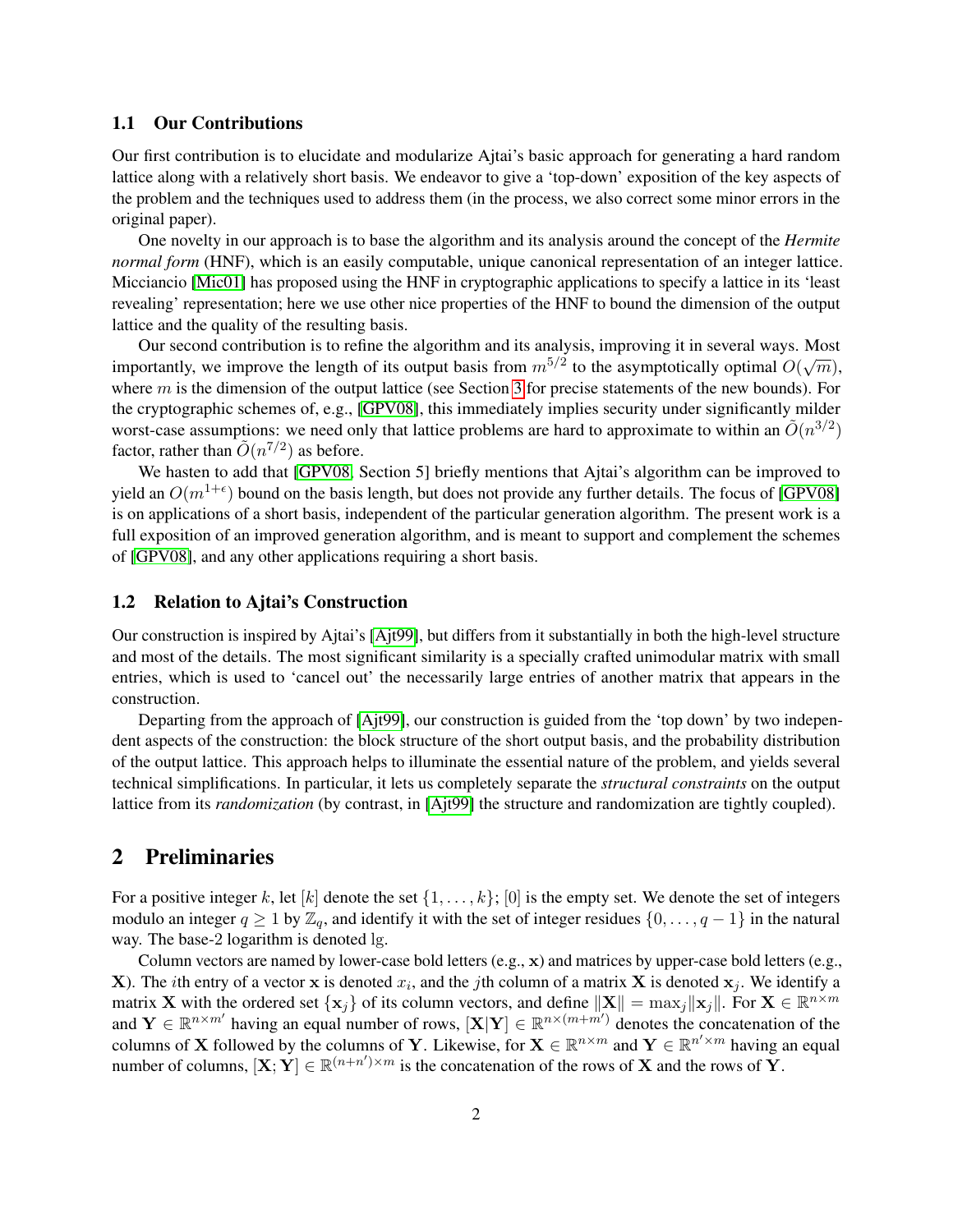We let  $e_i$  denote the *i*th standard basis vector, where its dimension will be clear from context. The  $d \times d$ identity matrix is denoted  $I_d$ ; we omit its dimension when it is clear from context. We denote the (Euclidean) unit sphere in  $\mathbb{R}^m$  by  $S^{m-1}$ , i.e.,  $S^{m-1} = \{ \mathbf{x} \in \mathbb{R}^m : ||\mathbf{x}|| = 1 \}.$ 

#### 2.1 Matrix Decompositions

For an ordered set  $S = \{s_1, \ldots, s_m\} \subset \mathbb{R}^m$  of linearly independent vectors, the *Gram-Schmidt orthogonalization* **S** of **S** is defined iteratively as follows:  $\tilde{s}_1 = s_1$ , and for  $j = 2, ..., m$ ,  $\tilde{s}_j$  is the component of  $s_j$ orthogonal to span( $\mathbf{s}_1, \ldots, \mathbf{s}_{j-1}$ ), i.e.,  $\widetilde{\mathbf{s}}_j = \mathbf{s}_j - \sum_{i \in [j-1]} \widetilde{\mathbf{s}}_i \cdot \langle \mathbf{s}_j, \widetilde{\mathbf{s}}_i \rangle / \langle \widetilde{\mathbf{s}}_i, \widetilde{\mathbf{s}}_i \rangle$ .

For a matrix  $M \in \mathbb{R}^{m \times n}$ , a *singular value decomposition* is a factorization  $M = U\Sigma V^{-1}$  where  $\mathbf{U} \in \mathbb{R}^{m \times m}, \mathbf{V} \in \mathbb{R}^{n \times n}$  are orthogonal square matrices and  $\mathbf{\Sigma} \in \mathbb{R}^{m \times n}$  is diagonal with nonnegative entries. The diagonal entries of Σ called the *singular values* of M, and are unique up to order. By definition, it follows that the largest (respectively, smallest) singular value of M is the maximum (respectively, minimum) value of  $\|\mathbf{Mx}\|$  over all  $\mathbf{x} \in S^{n-1}$ . Note also that the singular values of M and  $\mathbf{M}^t$  are the same.

#### 2.2 Probability

For two probability distributions  $D_1, D_2$  (viewed as functions) over a finite set G, the statistical distance  $\Delta(D_1, D_2)$  is defined to be  $\frac{1}{2} \sum_{g \in G} |D_1(g) - D_2(g)|$ . It is easy to see that statistical distance is a metric; in particular, it obeys the triangle inequality. We say that a distribution  $D$  (or a random variable having distribution D) is  $\epsilon$ -uniform if its statistical distance from the uniform distribution over G is at most  $\epsilon$ .

#### 2.2.1 Hashing

Let  $\mathcal X$  and  $\mathcal Y$  be two finite domains. A family  $\mathcal H$  of functions mapping  $\mathcal X$  to  $\mathcal Y$  is 2*-universal* if for all distinct  $x, x' \in \mathcal{X}, \Pr_{h \leftarrow \mathcal{H}}[h(x) = h(x')] = 1/|\mathcal{Y}|.$ 

<span id="page-3-0"></span>Lemma 2.1 (Simplified Leftover Hash Lemma [\[HILL99\]](#page-17-10)). *Let* H *be a family of* 2*-universal hash functions from a domain*  $\mathcal X$  *to range*  $\mathcal Y$ *. Then for*  $h \leftarrow \mathcal H$  *and*  $x \leftarrow \mathcal X$  *chosen uniformly and independently,*  $(h, h(x))$  *is* 1  $\frac{1}{2}\sqrt{|{\cal Y}|/|{\cal X}|}$ -uniform over  ${\cal H}\times{\cal Y}$ .

Let G be any finite, abelian, additive group, and let  $m \geq 1$  be an integer. For  $g \in G^m$ , define  $h_{\mathbf{g}}: \{0,1\}^m \to G$  as  $h_{\mathbf{g}}(\mathbf{x}) = \sum_{i \in [m]} x_i g_i$ . The family  $\mathcal{H} = \{h_{\mathbf{g}}\}_{\mathbf{g} \in G^m}$  is 2-universal: for any distinct  $x, x' \in \{0, 1\}^m$ , there exists some  $i \in [m]$  such that  $x_i - x'_i = \pm 1$ ; by conditioning on any fixed values of  $g_j \in G$  for  $j \neq i$  and averaging over the choice of  $g_i$ , we have  $Pr_{g \leftarrow G^m}[h_g(\mathbf{x})] = h_g(\mathbf{x}')] = 1/|G|$ . Therefore by Lemma [2.1,](#page-3-0)  $(g, h_g(x))$  is  $\frac{1}{2}\sqrt{|G|/2^m}$ -uniform over the choice of uniformly random and independent  $\mathbf{g} \leftarrow G^m$  and  $\mathbf{x} \leftarrow \{0, 1\}^m$ .

For various reasons, it will be important for us to work with balanced (mean zero), rather than binary (zero-one), random variables. Extend  $h_{\bf g}$  to have domain  $\{-1, 0, 1\}^m$ , and let the entries of x be independent and chosen to be 0 with probability  $\frac{1}{2}$ , and 1 and -1 each with probability  $\frac{1}{4}$ . Then  $(g, h_g(x))$  is again 1  $\frac{1}{2}\sqrt{|G|/2^m}$ -uniform, because x may be seen as the difference between two independent uniformly random variables  $\mathbf{x}', \mathbf{x}'' \leftarrow \{0,1\}^m$ , and  $h_{\mathbf{g}}(\mathbf{x}) = h_{\mathbf{g}}(\mathbf{x}') - h_{\mathbf{g}}(\mathbf{x}'')$ . (Note that we choose not to work with Bernoulli  $\pm 1$  random variables, because  $\mathcal{H} = \{h_{\mathbf{g}}\}$  is not necessarily 2-universal on the domain  $\{\pm 1\}$ ).

Finally, by the triangle inequality for statistical distance, we have that  $(h_{g}, h_{g}(x_1), \ldots, h_{g}(x_k))$  is k  $\frac{k}{2}\sqrt{|G|/2^m}$ -uniform for independent  $h_{\bf g} \leftarrow \mathcal{H}$  and  ${\bf x}_1,\ldots,{\bf x}_k$  chosen from either of the above distributions.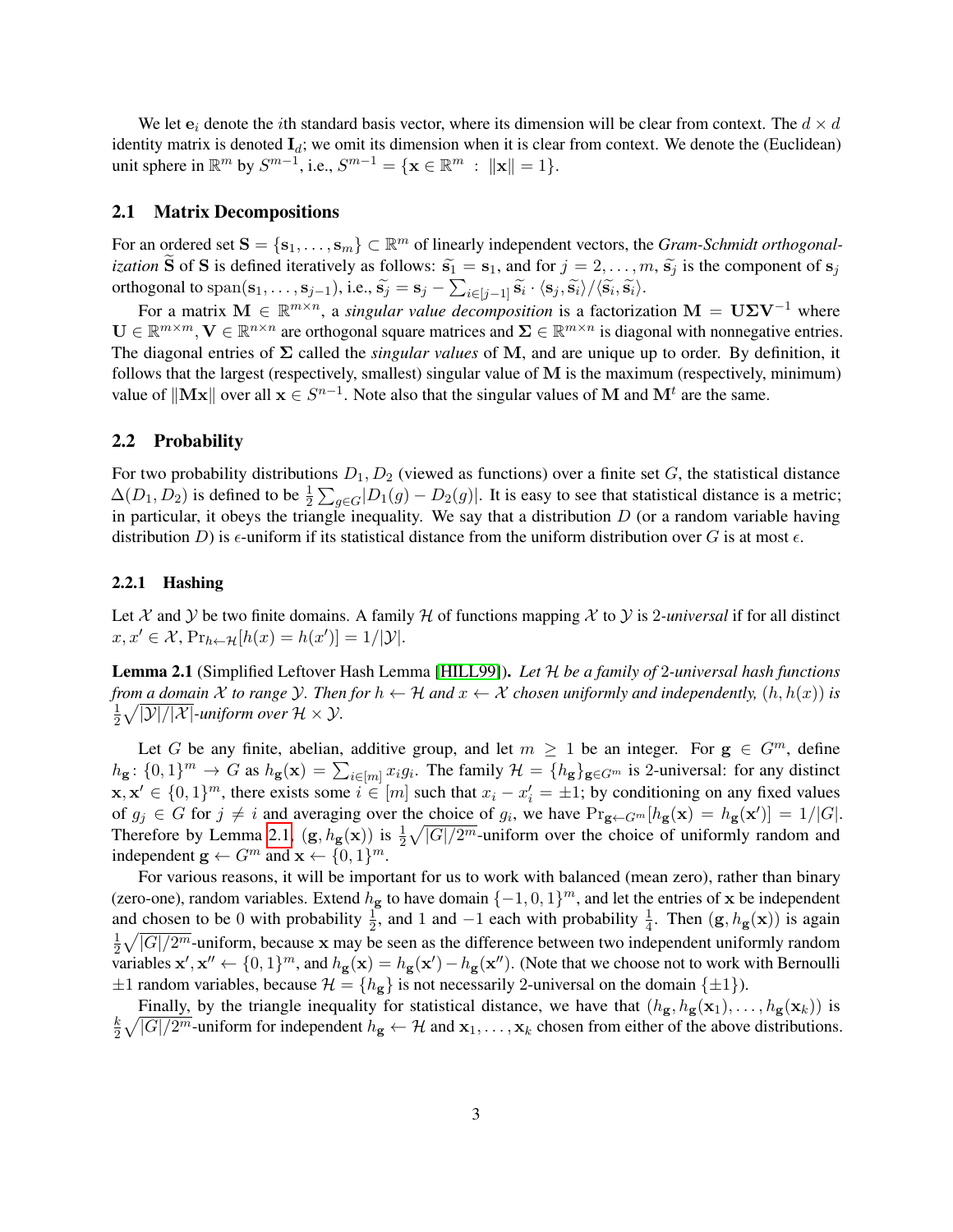#### 2.2.2 Subgaussian Random Variables and Matrices

We say that a random variable X is *subgaussian* with *parameter*  $s > 0$  (sometimes called the *subgaussian moment*) if  $Pr[|X| > t] \leq 2 exp(-t^2/s^2)$  for all  $t \geq 0$ . In particular, any bounded random variable is subgaussian. The following is a standard fact about subgaussian random variables; see, e.g., [\[Ver07,](#page-17-11) Lecture 5] for a proof.

<span id="page-4-1"></span>**Fact 2.2.** Let  $X_1, \ldots, X_k$  be independent mean-zero subgaussian random variables with parameter s, and Let  $\mathbf{u} \in \mathbb{R}^k$  be arbitrary. Then  $\sum_{i \in [k]} u_i X_i$  is subgaussian with parameter  $s \cdot \|\mathbf{u}\|.$ 

There is a well-developed theory for bounding the singular values of random matrices with independent entries (which need not be identically distributed). The following lemma is folklore in the area; see, e.g., [\[Ver07,](#page-17-11) Lecture 6] for a proof.

<span id="page-4-2"></span>**Lemma 2.3.** Let  $X \in \mathbb{R}^{m \times n}$  be a matrix whose entries are independent subgaussian random variables with *parameter* s*. There exists a universal constant* C > 0 *such that the largest singular value of* X *is at most* √ √  $C \cdot s \cdot (\sqrt{m} + \sqrt{n})$ , except with probability  $2^{-\Omega(m+n)}$ .

#### <span id="page-4-0"></span>2.3 Lattices

Generally defined, a *lattice*  $\Lambda$  is a discrete additive subgroup of  $\mathbb{R}^m$ . In this work, we are concerned only with *full-rank integer* lattices, which are discrete additive subgroups of  $\mathbb{Z}^m$  having finite index, i.e., the quotient group  $\mathbb{Z}^m/\Lambda$  is finite. The determinant of  $\Lambda$ , denoted  $\det(\Lambda)$ , is the cardinality  $|\mathbb{Z}^m/\Lambda|$  of this quotient group. Geometrically, the determinant is a measure of the 'sparsity' of the lattice.

A lattice  $\Lambda \subseteq \mathbb{Z}^m$  can also be viewed as the set of all integer linear combinations of m linearly independent *basis* vectors  $\mathbf{B} = \{ \mathbf{b}_1, \dots, \mathbf{b}_m \} \subset \mathbb{Z}^m$ :

$$
\Lambda = \mathcal{L}(\mathbf{B}) = \left\{ \mathbf{B} \mathbf{c} = \sum_{i \in [m]} c_i \mathbf{b}_i : \mathbf{c} \in \mathbb{Z}^m \right\}.
$$

A lattice has infinitely many bases (when  $m > 2$ ), which are related to each other by unimodular transformations, i.e., **B** and **B**' generate the same lattice if and only if  $B = B' \cdot U$  for some unimodular  $U \in \mathbb{Z}^{m \times m}$ . The determinant of any basis matrix B coincides with the determinant of the lattice it generates, up to sign:  $|\det(\mathbf{B})| = \det(\mathcal{L}(\mathbf{B})).$ 

Every lattice  $\Lambda \subseteq \mathbb{Z}^m$  has a *unique* canonical basis  $\mathbf{H} = \text{HNF}(\Lambda) \in \mathbb{Z}^{m \times m}$  called its *Hermite normal form* (HNF). The matrix **H** is upper triangular and has non-negative entries (i.e.,  $h_{i,j} \geq 0$  with equality for  $i > j$ ), has strictly positive diagonals (i.e.,  $h_{i,i} \geq 1$  for every i), and every entry above the diagonal is strictly smaller than the diagonal entry in its row (i.e.,  $h_{i,j} < h_{i,i}$  for  $i < j$ ). Note that because H is upper triangular, its determinant is simply the product  $\prod_{i\in[m]}h_{i,i} > 0$  of the diagonal entries. For a lattice basis **B**, we write  $HNF(B)$  to denote  $HNF(\mathcal{L}(B))$ . Given an arbitrary basis B,  $H = HNF(B)$  can be computed in polynomial time (see [\[MW01\]](#page-17-12) and references therein).

#### 2.4 Hard Random Lattices

We will be especially concerned with a certain family of lattices in  $\mathbb{Z}^m$  as defined by Ajtai [\[Ajt96\]](#page-16-0). A lattice from this family is most naturally specified not by a basis, but instead by a *parity check* matrix  $A \in \mathbb{Z}_q^{n \times m}$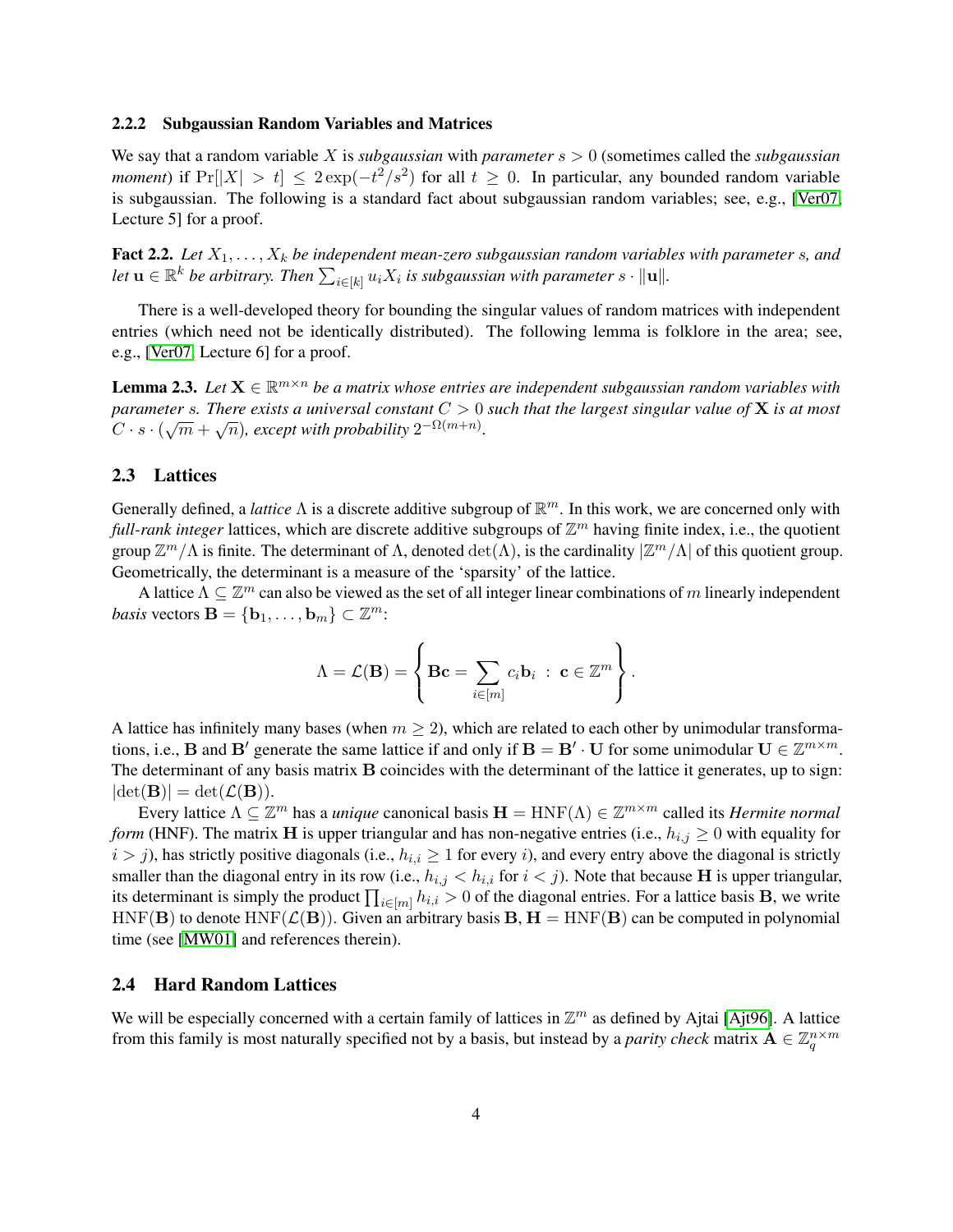for some positive integer n and positive integer modulus q. (We discuss the parameters  $n$ ,  $q$ , and  $m$  in detail below; see also the survey [\[MR09\]](#page-17-13)). The lattice associated with A is defined as

$$
\Lambda^{\perp}(\mathbf{A}) = \left\{ \mathbf{x} \in \mathbb{Z}^m \; : \; \mathbf{A}\mathbf{x} = \sum_{j \in [m]} x_j \cdot \mathbf{a}_j = \mathbf{0} \in \mathbb{Z}_q^n \right\} \subseteq \mathbb{Z}^m.
$$

It is routine to check that  $\Lambda^{\perp}(A)$  contains the identity  $0 \in \mathbb{Z}^m$  and is closed under negation and addition, hence it is a subgroup of (and lattice in)  $\mathbb{Z}^m$ . Also observe that  $\Lambda^{\perp}(A)$  is 'q-ary,' that is,  $q \cdot \mathbb{Z}^m \subseteq \Lambda^{\perp}(A)$ for every **A**, so membership in  $\Lambda^{\perp}(A)$  is determined solely by an integer vector's entries modulo q.

#### 2.4.1 Hermite Normal Form

Let  $\mathbf{H} \in \mathbb{Z}^{m \times m}$  be the Hermite normal form of a lattice  $\Lambda = \Lambda^{\perp}(\mathbf{A})$  for some arbitrary parity check matrix  $A \in \mathbb{Z}_q^{n \times m}$ . Given A, the matrix H may be computed efficiently (e.g., by first computing a basis of  $\Lambda$ ). In one of our constructions, we use the fact that every diagonal entry of  $H$  is at most  $q$ , which we now prove.

We can determine H as follows. Starting with the first column  $\mathbf{h}_1 = h_{1,1} \cdot \mathbf{e}_1 \in \Lambda$ , it must be the case that

$$
\mathbf{A}\cdot\mathbf{h}_1=h_{1,1}\cdot\mathbf{a}_1=\mathbf{0}\in\mathbb{Z}_q^n.
$$

Let  $k \le q$  be the smallest positive integer solution to  $k \cdot a_1 = 0 \in \mathbb{Z}_q^n$ . Then  $k \cdot e_1 \in \Lambda$ , so we must be able to write  $k \cdot \mathbf{e}_1 = \mathbf{Hz}$  for some  $\mathbf{z} \in \mathbb{Z}^m$ . Now because every diagonal  $h_{i,i} > 0$  and H is upper triangular, it must be the case that  $z_i = 0$  for all  $i > 1$ . This implies that  $z_1 \cdot h_{1,1} = k$ , and because  $0 < k \le h_{1,1}$ , we must have  $z_1 = 1$  and thus  $h_{1,1} = k \leq q$ .

More generally, suppose that  $h_1, \ldots, h_{i-1}$  are determined for some  $j \in [m]$ . Then by similar reasoning as above,  $h_j \in \mathbb{Z}^m$  is given by the unique solution to the equation

$$
h_{j,j} \cdot \mathbf{a}_j + \sum_{i \in [j-1]} h_{i,j} \cdot \mathbf{a}_i = \mathbf{0} \in \mathbb{Z}_q^n
$$

in which  $h_{j,j} > 0$  is minimized and  $0 \le h_{i,j} < h_{i,i} \le q$  for every  $i < j$ . In particular,  $q \cdot \mathbf{e}_j$  is a solution to the above relation, hence  $h_{j,j} \leq q$ . We conclude by induction that every diagonal entry of **H** is at most q.

#### 2.4.2 Geometric Facts

Let  $\Lambda = \Lambda^{\perp}(\mathbf{A})$  for some arbitrary  $\mathbf{A} \in \mathbb{Z}_q^{n \times m}$ . First, we have  $\det(\Lambda) \leq q^n$ , by the following argument: let  $\phi: (\mathbb{Z}^m/\Lambda) \to \mathbb{Z}_q^n$  be the homomorphism mapping the residue class  $(\mathbf{x}+\Lambda)$  to  $\mathbf{A}\mathbf{x} \in \mathbb{Z}_q^n$ . Then  $\phi$  is injective, because if  $\phi(\mathbf{x} + \Lambda) = \phi(\mathbf{x}' + \Lambda)$  for some  $\mathbf{x}, \mathbf{x}' \in \mathbb{Z}^m$ , we have  $\mathbf{A}(\mathbf{x} - \mathbf{x}') = \mathbf{0}$  which implies  $\mathbf{x} - \mathbf{x}' \in \Lambda$ , i.e.,  $\mathbf{x} = \mathbf{x}'$  mod  $\Lambda$ . Therefore, there are at most  $|\mathbb{Z}_q^n| = q^n$  residue classes in  $\mathbb{Z}^m/\Lambda$ . Minkowski's first inequality states that the minimum distance of  $\Lambda$  (i.e., the length of a shortest nonzero lattice vector) is at most √ √

$$
\sqrt{m} \cdot \det(\Lambda)^{1/m} \le \sqrt{m} \cdot q^{n/m}.\tag{2.1}
$$

<span id="page-5-0"></span>For reasons related to Proposition [2.4](#page-6-0) below, the family of lattices under discussion is most naturally parameterized by n (even though m is the lattice dimension), and the parameters  $q = q(n)$  and  $m = m(n)$ are viewed as functions of n. Given n and  $q = q(n)$ , a typical choice of the parameter m, which essentially minimizes the bound in [\(2.1\)](#page-5-0), is  $m = c \cdot n \lg q$  for some constant  $c > 0$ . Then by (2.1), the minimum distance of  $\Lambda^{\perp}(\mathbf{A})$  for any  $\mathbf{A}\in\mathbb{Z}_q^{n\times m}$  is at most

$$
\sqrt{m} \cdot q^{n/m} = \sqrt{m} \cdot q^{1/(c \lg q)} = \sqrt{m} \cdot 2^{1/c} = O(\sqrt{n \log q}).
$$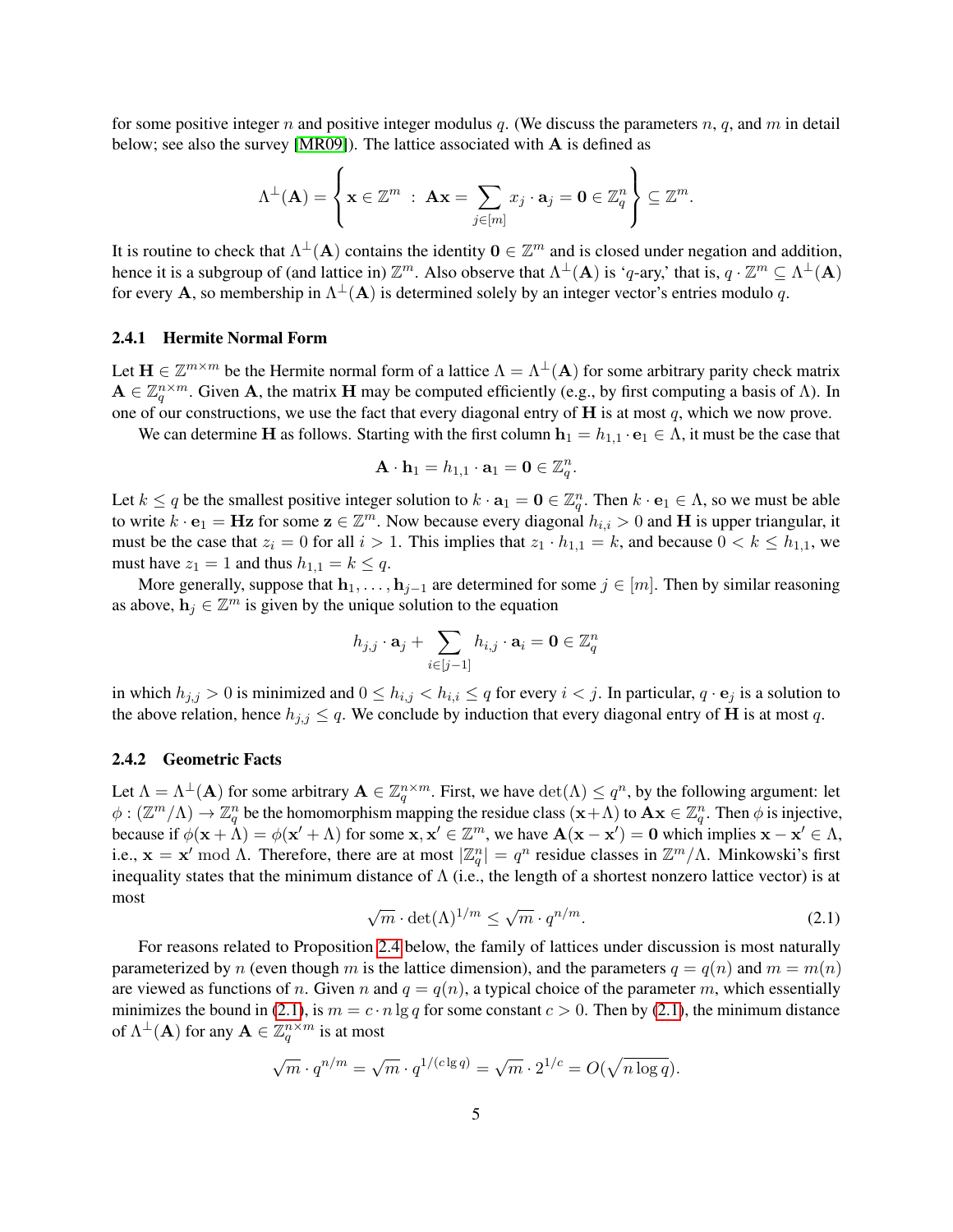For the above parameters, a simple counting argument shows that the above bound on  $\lambda_1(\Lambda^{\perp}(A))$  is asymptotically tight, with high probability over the uniformly random choice of A. For simplicity, suppose that  $q$  is prime. (With a bit more care, the argument can be extended to composite  $q$  as well.) Then for any fixed nonzero  $z \in \mathbb{Z}^m$ , the probability over the choice of A that  $z \in \Lambda^{\perp}(A)$ , i.e., that  $Az = 0 \in \mathbb{Z}_q^n$ , is exactly  $q^{-n}$ . Then as long as

$$
N_{\alpha,m}:=\left|\left\{\mathbf{z}\in\mathbb{Z}^m: \|\mathbf{z}\|\leq \sqrt{\alpha m}\right\}\right|\leq q^{n/2}
$$

for some constant  $\alpha > 0$ , a union bound implies that  $\lambda_1(\Lambda^{\perp}(A)) \geq \sqrt{\alpha m} = \Omega(\sqrt{n \log q})$  except with probability  $q^{-n/2}$ .

To bound  $N_{\alpha,m}$ , we use a result of Mazo and Odlyzko [\[MO90\]](#page-17-14). An immediate consequence of [\[MO90,](#page-17-14) Lemma 1] is that for any constant  $\delta > 1$ , there exists a constant  $\alpha > 0$  such that  $N_{\alpha,m} \leq \delta^m$ . The desired bound holds by choosing  $\delta = q^{n/2m} = 2^{1/2c} > 1$ . For larger choices of  $m = c(n) \cdot n \lg q$  where  $c(n) = \omega(1)$ , a more refined analysis using the Mazo-Odlyzko bound shows that the minimum distance remains bounded from below by  $\Omega(\sqrt{n \log q / \log c(n)})$ , and from above by  $O(\sqrt{n \log q})$  because we can simply ignore the extra columns of A.

### 2.4.3 Average-Case Hardness

The following proposition, proved first by Ajtai [\[Ajt96\]](#page-16-0) (in a quantitatively weaker form) and in its current form in [\[MR04,](#page-17-1) [GPV08\]](#page-16-2), relates the average-case and worst-case complexity of certain lattice problems.

<span id="page-6-0"></span>**Proposition 2.4** (Informal). *For any*  $m = m(n)$ ,  $\beta = \beta(n) = \text{poly}(n)$  *and any*  $q = q(n) \ge \beta \cdot \omega(n)$ √  $\overline{n \log n}$ ), *finding a nonzero*  $x \in \Lambda^{\perp}(A)$  *having length at most*  $\beta$  *for* uniformly random  $A \in \mathbb{Z}_q^{n \times m}$  (with at least  $1/\text{poly}(n)$  *probability over the choice of* **A** *and the randomness of the algorithm) is at least as hard as*<br> $\frac{1}{2}$  $a$ pproximating several lattice problems on  $n$ -dimensional lattices to within a  $\gamma(n)=\beta\cdot \tilde{O}(\sqrt{n})$  factor in the worst case*.*

Note that Proposition [2.4](#page-6-0) is meaningful only when  $\beta$  is at least the typical minimum distance of  $\Lambda^{\perp}(A)$ for uniformly random **A**. For  $m = c \cdot n \lg q$  as described above, we can therefore take  $\beta$  to be as small as  $O(\sqrt{n \lg n})$ , which yields a hard-on-average problem assuming the worst-case hardness of approximating lattice problems to within an  $\tilde{O}(n)$  factor.

In certain cryptographic applications, however, an adversary that breaks a cryptographic scheme is guaranteed only to produce a lattice vector whose length is substantially more than the minimum distance, so one needs average-case hardness for larger values of  $\beta$ . For example, the secret key in the digital signature schemes of [\[GPV08\]](#page-16-2) is a basis of  $\Lambda^{\perp}(A)$  having some length L, and signatures are vectors of length  $\approx L\sqrt{m}$ . It is shown that a signature forger may be used to find a nonzero lattice vector of length  $\beta \approx L\sqrt{m}$  in  $\Lambda^{\perp}(A)$ , which by Proposition [2.4](#page-6-0) (for our choice of  $m$ ) is as hard as approximating lattice problems in the worst case to within  $L \cdot O(n)$  factors. Therefore, using a shorter secret basis in the signature scheme has the immediate advantage of a weaker underlying hardness assumption.

Note also that Proposition [2.4](#page-6-0) requires the modulus q to exceed  $\beta$  (otherwise  $q \cdot e_1$  would trivially be a valid solution), and that m grows with  $\lg q$ . Therefore, a polynomial factor improvement in the length L also yields a constant factor improvement in the dimension m and modulus q, which translates to a constant factor improvement in the size of the public key A (all other variables remaining the same).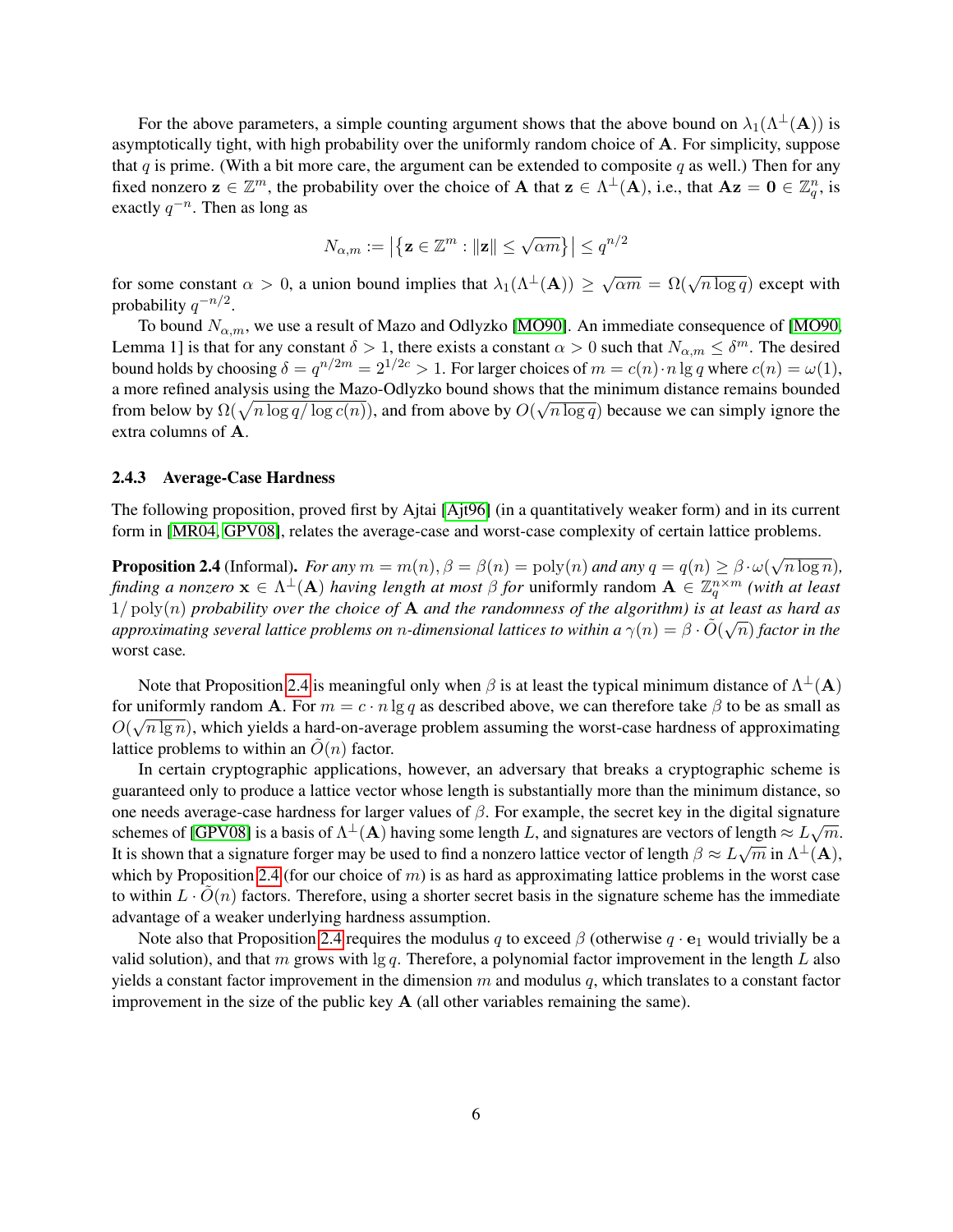# <span id="page-7-0"></span>3 Constructions

We give two algorithms for constructing a hard random lattice together with a relatively short basis. Strictly speaking, our two constructions are incomparable. The first is relatively simple and gives a guaranteed bound on the basis quality, but is slightly suboptimal in either the lattice dimension or basis length. Our second construction is more involved, but it is simultaneously optimal (up to constant factors) in both the lattice dimension and another useful measure of quality.

<span id="page-7-1"></span>**Theorem 3.1.** Let  $\delta > 0$  be any fixed constant. There is a probabilistic polynomial-time algorithm that, on *input positive integers* n *(in unary),*  $q, r \ge 2$  *(in binary), and*  $m \ge (1 + \delta)(1 + \lceil \lg_r q \rceil) \cdot n \lg q$  *(in unary), outputs*  $(\mathbf{A} \in \mathbb{Z}_q^{n \times m}, \mathbf{S} \in \mathbb{Z}^{m \times m})$  *such that:* 

- **A** is  $(m \cdot q^{-\delta n/2})$ -uniform over  $\mathbb{Z}_q^{n \times m}$ ,
- S is a basis of  $\Lambda^{\perp}(\mathbf{A})$ , and
- $\|\mathbf{S}\| \leq 2r\sqrt{m}$ .

Setting  $r = 2$  in the above theorem, the algorithm generates a basis of length  $O(\sqrt{m}) = O(\sqrt{n \log^2 q})$ for a random lattice having dimension  $m = O(n \log^2 q)$ . These quantities are larger than our ultimate goal by  $O(\sqrt{\log q})$  and  $O(\log q)$  factors, respectively. Alternatively, if  $q = \text{poly}(n)$ , we may set  $r = n^{\epsilon}$  for some small constant  $\epsilon > 0$ , which implies  $\log_{r} q = O(1)$ . In this case, the algorithm generates a basis of only slightly suboptimal length  $O(n^{\epsilon} \cdot \sqrt{n \log q})$  for a random lattice having dimension  $m = O(n \log q)$ .

Our next construction *simultaneously* optimizes the lattice dimension and basis quality, when the quality is measured according to the *Gram-Schmidt orthogonalization* of the basis. As explained in the introduction, this measure of quality is appropriate for all known applications. The somewhat large constant factor in the lower bound for  $m$  is a consequence of the theorem's generality, and can be improved in specific cases, such as when  $q$  is a prime.

<span id="page-7-2"></span>**Theorem 3.2.** Let  $\delta > 0$  be any fixed constant. There is a probabilistic polynomial-time algorithm that, *on input positive integers* n *(in unary),*  $q \geq 2$  *(in binary), and*  $m \geq (5 + 3\delta) \cdot n \lg q$  *(in unary), outputs*  $(\mathbf{A} \in \mathbb{Z}_q^{n \times m}, \mathbf{S} \in \mathbb{Z}^{m \times m})$  *such that:* 

- **A** is  $(m \cdot q^{-\delta n/2})$ -uniform over  $\mathbb{Z}_q^{n \times m}$ ,
- $\|\mathbf{S}\| = O(n \log q)$  *with probability*  $1 2^{-\Omega(n)}$ *, and*
- $\|\mathbf{S}\| = O(\mathbf{S})$ √  $\overline{n \log q}$ ) *with probability*  $1 - 2^{-\Omega(n)}$ .

### 3.1 Common Approach

Here we describe the common framework, specified in Algorithm [1,](#page-8-0) that underlies the two concrete constructions from Theorems [3.1](#page-7-1) and [3.2.](#page-7-2) (The details of each construction are given below in Sections [3.2](#page-10-0) and [3.3,](#page-12-0) respectively.)

Let  $m = m_1 + m_2$  for some sufficiently large dimensions  $m_1, m_2$ . The algorithm is given a uniformly random matrix  $\mathbf{A}_1 \in \mathbb{Z}_q^{n \times m_1}$  as input, and extends  $\mathbf{A}_1$  to  $\mathbf{A} = [\mathbf{A}_1 | \mathbf{A}_2] \in \mathbb{Z}_q^{n \times m}$  by generating  $\mathbf{A}_2 \in \mathbb{Z}_q^{n \times m_2}$ together with some short basis  $S \in \mathbb{Z}^{m \times m}$  of  $\Lambda^{\perp}(A)$ .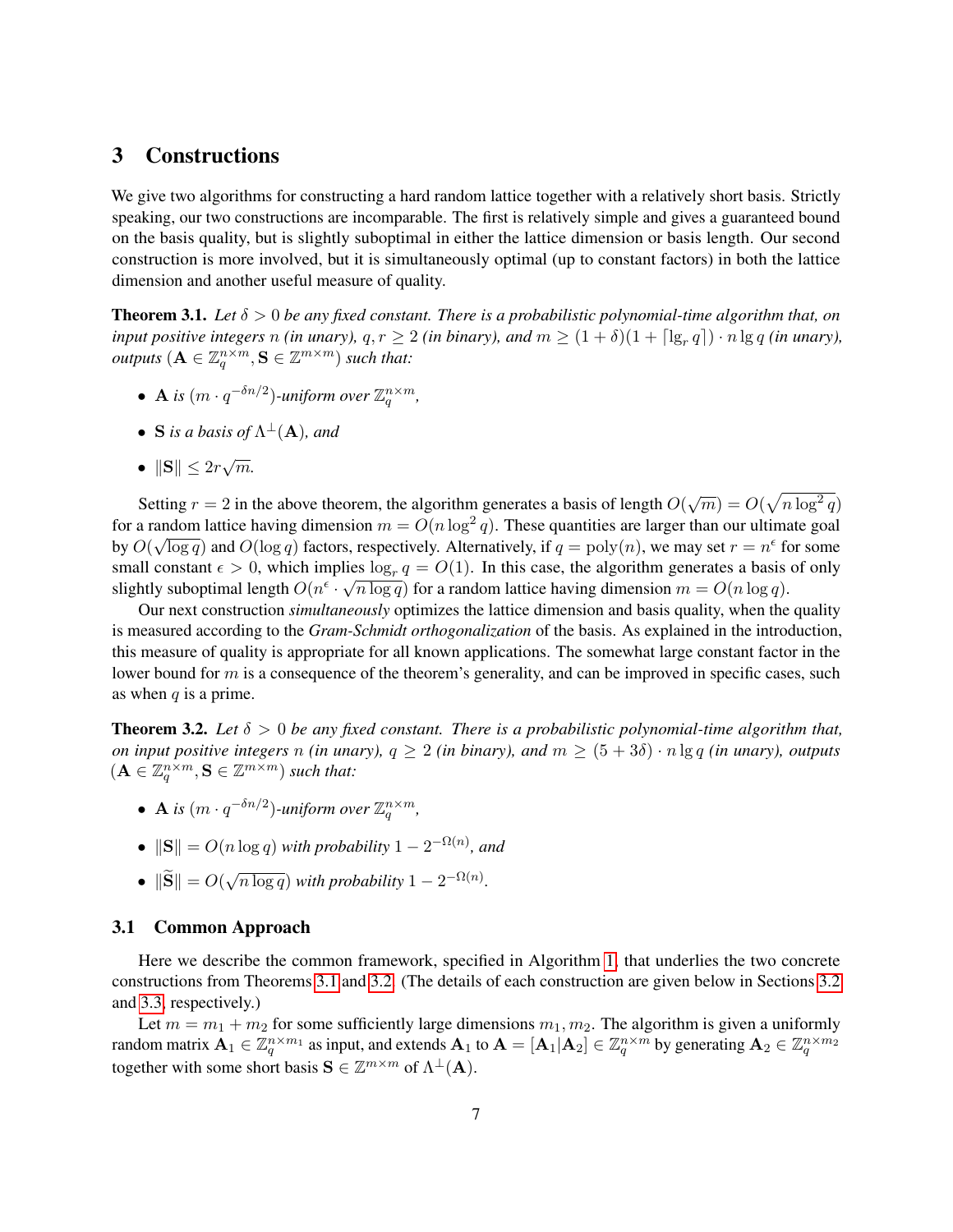**Algorithm 1** Framework for constructing  $A \in \mathbb{Z}_q^{n \times m}$  and basis S of  $\Lambda^{\perp}(A)$ .

<span id="page-8-2"></span><span id="page-8-0"></span>**Input:**  $A_1 \in \mathbb{Z}_q^{n \times m_1}$  and dimension  $m_2$  (in unary). **Output:**  $A_2 \in \mathbb{Z}_q^{n \times m_2}$  and basis **S** of  $\Lambda^{\perp}(A)$ , where  $A = [A_1 | A_2] \in \mathbb{Z}_q^{n \times m}$  for  $m = m_1 + m_2$ . 1: Generate component matrices  $\mathbf{U} \in \mathbb{Z}^{m_2 \times m_2}$ ;  $\mathbf{G}, \mathbf{R} \in \mathbb{Z}^{m_1 \times m_2}$ ;  $\mathbf{P} \in \mathbb{Z}^{m_2 \times m_1}$ ; and  $\mathbf{C} \in \mathbb{Z}^{m_1 \times m_1}$  such that U is nonsingular and  $(\mathbf{GP} + \mathbf{C}) \subset \Lambda^{\perp}(\mathbf{A}_1)$ , e.g., as described in Section [3.2](#page-10-0) or [3.3.](#page-12-0) 2: Let  $\mathbf{A}_2 = -\mathbf{A}_1 \cdot (\mathbf{R} + \mathbf{G}) \in \mathbb{Z}_q^{n \times m_2}$ .

- <span id="page-8-4"></span><span id="page-8-3"></span>3: Let  $\mathbf{S} = \begin{pmatrix} (\mathbf{G} + \mathbf{R}) \mathbf{U} & \mathbf{R} \mathbf{P} - \mathbf{C} \\ \mathbf{U} & \mathbf{P} \end{pmatrix} \in \mathbb{Z}^{m \times m}$ .
- 4: **return**  $A_2$  and **S**.



<span id="page-8-1"></span>Figure 1: Block structure of the equation  $AS = 0 \in \mathbb{Z}_q^{n \times m}$ .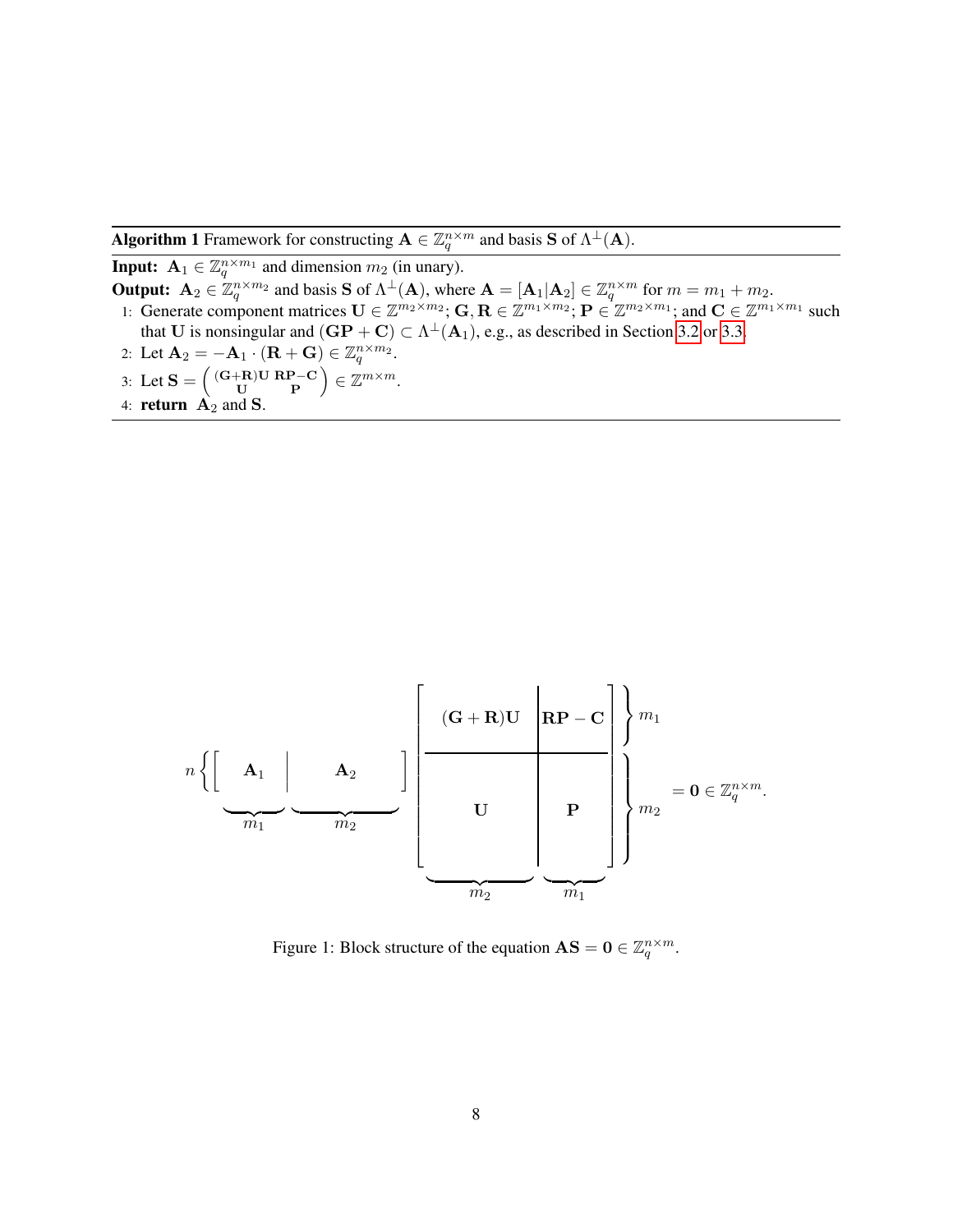The output matrix S has a block structure as shown in Figure [1,](#page-8-1) which uses four main component matrices U, G, P, and R that are provided by an instantiation of the framework. (The fifth matrix C is inessential to the basic construction, and is included only for some extra flexibility later on; for now we may take  $C = 0$ .) The components are named according to their essential properties:

- U is nonsingular (invertible over the reals) and typically unimodular;
- G typically has entries that grow geometrically (from left to right);
- P 'picks out' certain columns of G via the matrix product GP;
- R is a random, typically 'short' matrix with an appropriate distribution (e.g., random  $0, \pm 1$  entries).

In both of our constructions, all of the components except  $\bf{R}$  are constructed deterministically (depending on the input  $\mathbf{A}_1$ ), and the desired near-uniform distribution of  $\mathbf{A} = [\mathbf{A}_1 | \mathbf{A}_2]$  follows from the uniformity of  $\mathbf{A}_1$ and the random choice of  $\bf R$  (via the leftover hash lemma). The utility of  $\bf S$ 's particular block structure will become clear as we see how it allows for satisfying the various constraints on the component matrices.

First, consider the requirement that  $S \subset \Lambda^{\perp}(A)$ , i.e.,  $AS = 0 \in \mathbb{Z}_q^{n \times m}$ . We need to satisfy

$$
\mathbf{A}_1 \cdot (\mathbf{G} + \mathbf{R}) \mathbf{U} + \mathbf{A}_2 \cdot \mathbf{U} = \mathbf{0} \in \mathbb{Z}_q^{n \times m_2}
$$
 (3.1)

<span id="page-9-0"></span>
$$
\mathbf{A}_1 \cdot (\mathbf{RP} - \mathbf{C}) + \mathbf{A}_2 \cdot \mathbf{P} = \mathbf{0} \in \mathbb{Z}_q^{n \times m_1}.
$$
 (3.2)

We can immediately satisfy Equation [\(3.1\)](#page-9-0) by letting

<span id="page-9-1"></span>
$$
\mathbf{A}_2 = -\mathbf{A}_1 \cdot (\mathbf{G} + \mathbf{R}) \in \mathbb{Z}_q^{n \times m_2}.
$$
 (3.3)

(Indeed, if  $U$  is unimodular then this choice of  $A_2$  is necessary, because  $U$  can be cancelled out of Equa-tion [\(3.1\)](#page-9-0).) Note that for uniformly random  $A_1$  and a suitable random choice of R (independent of G), the matrix  $[A_1|A_1R]$  will be close to uniformly random by the leftover hash lemma, hence so will the parity-check matrix  $\mathbf{A} = [\mathbf{A}_1 | \mathbf{A}_2] = [\mathbf{A}_1 | -\mathbf{A}_1 (\mathbf{G} + \mathbf{R})].$ 

Next, substituting Equation [\(3.3\)](#page-9-1) into Equation [\(3.2\)](#page-9-0) and rearranging, we obtain the constraint

$$
\mathbf{A}_1 \cdot (\mathbf{GP} + \mathbf{C}) = \mathbf{0} \in \mathbb{Z}_q^{n \times m_1}.
$$

That is, we need  $(\mathbf{GP} + \mathbf{C}) \subset \Lambda^{\perp}(\mathbf{A}_1)$ . Lemma [3.3](#page-9-2) below shows that in order for S to be nonsingular,  $\text{GP} + \text{C}$  may be any basis or full-rank subset of  $\Lambda^{\perp}(\text{A}_1)$ . We will typically use the Hermite normal form basis HNF( $\Lambda^{\perp}(A_1)$ ), due to its nice properties (specifically, efficient computability and bounded entries).

<span id="page-9-2"></span>Lemma 3.3 (Correctness of Algorithm [1\)](#page-8-0). *Adopt the notation and hypotheses of Algorithm [1.](#page-8-0) Then if*  $GP + C \subset \Lambda^{\perp}(A_1)$ , we have  $S \subset \Lambda^{\perp}(A)$ . Moreover, S is a basis (respectively, full-rank subset) of  $\Lambda^{\perp}(A)$ if and only if  $\mathbf{G}\mathbf{P}+\mathbf{C}$  is a basis (resp., full-rank subset) of  $\Lambda^\perp(\mathbf{A}_1)$ .

*Proof.* By the above discussion, we have  $S \subset \Lambda^{\perp}(A)$  if  $\mathbf{G}P + \mathbf{C} \subset \Lambda^{\perp}(A_1)$ . Now because U is unimodular, it is invertible. Using the formula  $\left|\det\left(\begin{array}{cc} W & X \\ Y & Z \end{array}\right)\right| = \left|\det(X - WY^{-1}Z)\right|$  (for square invertible Y) for the determinant of a block matrix, we have

$$
|\mathrm{det}(\mathbf{S})|=|\mathrm{det}((\mathbf{R}\mathbf{P}-\mathbf{C})-(\mathbf{G}+\mathbf{R})\mathbf{U}\cdot\mathbf{U}^{-1}\cdot\mathbf{P})|=|\mathrm{det}(\mathbf{G}\mathbf{P}+\mathbf{C})|.
$$

Therefore,  $\bf{G}P+C$  is full-rank (nonsingular) if and only if  $\bf{S}$  is full-rank. To see when  $\bf{S}$  is a *basis* of  $\Lambda^{\perp}( \bf{A})$ , observe that the additive subgroup  $\mathbb{G} \subseteq \mathbb{Z}_q^n$  generated by the columns of  $\mathbf{A}_1$  is exactly the subgroup generated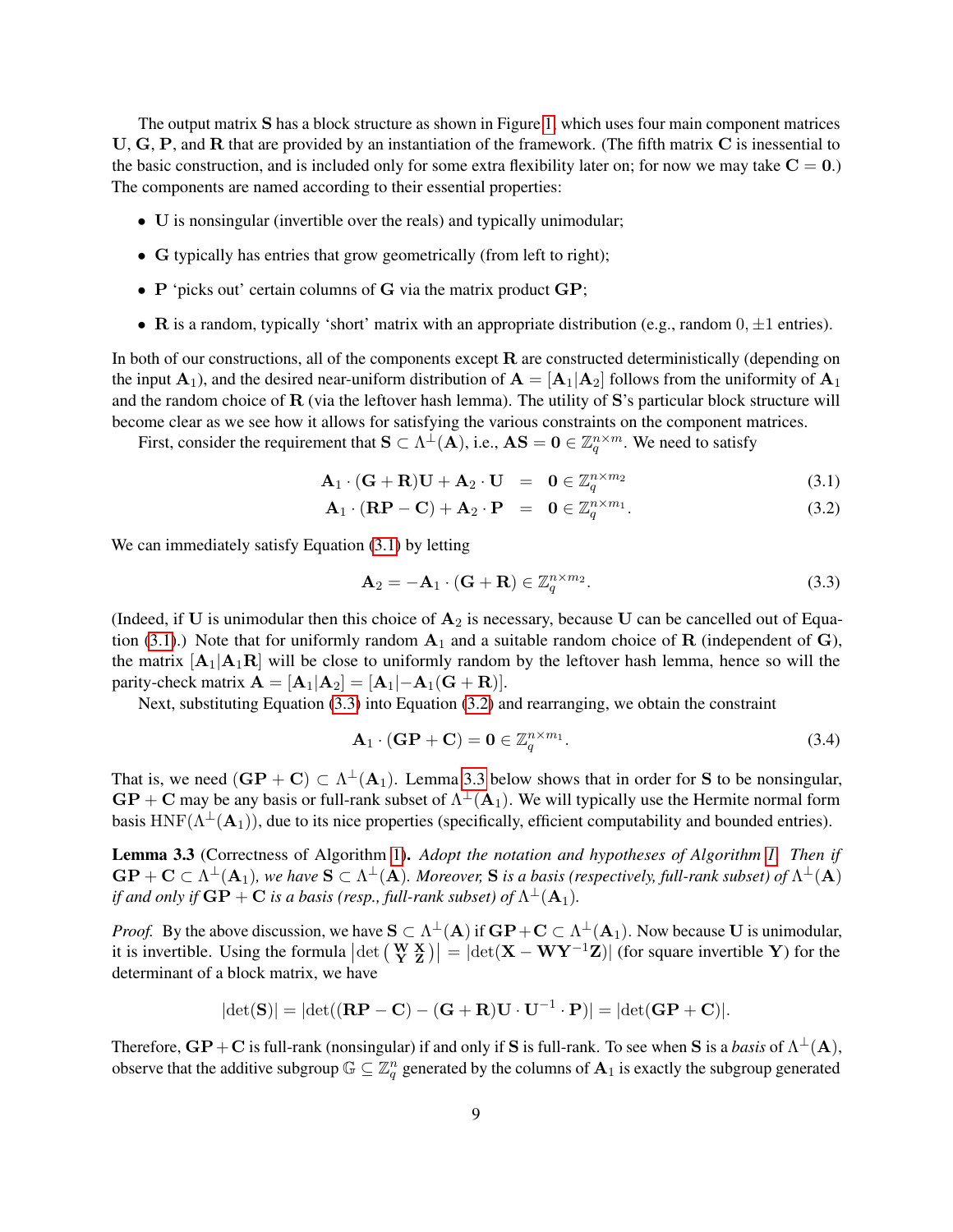by the columns of  $A = [A_1|A_2]$ , because the columns of  $A_2 = -A_1(G + R)$  are in G by construction. Therefore,

$$
\det(\Lambda^{\perp}(\mathbf{A})) = |\mathbb{G}| = \det(\Lambda^{\perp}(\mathbf{A}_1)).
$$

Thus  $|\text{det}(\mathbf{S})| = \text{det}(\Lambda^{\perp}(\mathbf{A}))$  — i.e.,  $\mathbf{S}$  is a basis of  $\Lambda^{\perp}(\mathbf{A})$  — exactly when  $|\text{det}(\mathbf{G}\mathbf{P}+\mathbf{C})| = \text{det}(\Lambda^{\perp}(\mathbf{A}_1))$ — i.e.,  $\mathbf{G} \mathbf{P} + \mathbf{C}$  is a basis of  $\Lambda^{\perp}(\mathbf{A}_1)$ .

The remaining main constraint is that S must be relatively short. This presents a dilemma: clearly P must be short, but we need the columns of  $\bf GP$  to be nontrivial vectors in  $\Lambda^\perp({\bf A}_1),$  and it is hard to find short nonzero vectors in this lattice. (Here we are assuming for simplicity that  $C = 0$ ; in any case, C needs to be short because  $R$  is short as well.) Therefore, at least some of the columns of  $G$  should be 'long.' At the same time, GU must be short because it appears in S as part of the block  $(G + R)U$ , and because both U and R are short.

The dilemma may be resolved by a judicious choice of the G and U matrices. We construct G so that its columns grow geometrically to include long vectors that are themselves in  $\Lambda^\perp({\bf A}_1)$ , or that have known small combinations belonging to  $\Lambda^\perp({\bf A}_1)$ . This makes it easy to construct a short  ${\bf P}$  so that  ${\bf GP}\subset\Lambda^\perp({\bf A}_1).$  We also construct a short nonsingular matrix U so that GU is short. This is possible because the small entries of U can cancel adjacent columns of G to always yield short vectors. For example, the entries in the  $j$ th column of G can be  $2^j$ , while U can simply have 1s along the diagonal and  $-2s$  above the diagonal.

The remainder of the paper is dedicated to concrete instantiations of Algorithm [1,](#page-8-0) and to analyzing the quality of S for the particular constructions.

### <span id="page-10-0"></span>3.2 First Construction

We begin with a relatively simple instantiation of Algorithm [1.](#page-8-0) Its properties are summarized in the following lemma, of which Theorem [3.1](#page-7-1) is an immediate corollary.

<span id="page-10-1"></span>**Lemma 3.4.** Let  $\delta > 0$  be any fixed constant. There is a probabilistic polynomial-time algorithm that, given uniformly random  $\mathbf{A}_1\in \mathbb{Z}_q^{n\times m_1}$  for any  $m_1\geq d=(1+\delta)n\lg q$ , an integer  $r\geq 2$ , and any integer  $m_2 \geq m_1 \cdot \ell$  (in unary) where  $\ell = \lceil \log_r q \rceil$ , outputs matrices  $\bf{U}, \bf{G}, \bf{R}, \bf{P}$ , and  $\bf{C} = \bf{I}$  as required by Step [1](#page-8-2) *of Algorithm [1](#page-8-0) such that:*

- $A = [A_1 | A_2]$  *is*  $(m_2 \cdot q^{-\delta n/2})$ -uniform, where  $A_2$  *is as in Step [2](#page-8-3) of Algorithm [1.](#page-8-0)*
- $\|\mathbf{S}\| \leq 2r$ √  $\overline{m_1 + 1}$ , where **S** is as in Step [3](#page-8-4) of Algorithm [1.](#page-8-0)

The remainder of this subsection consists of the proof of Lemma [3.4.](#page-10-1)

### 3.2.1 Construction

Given  $A_1$ , let  $H \in \mathbb{Z}^{m_1 \times m_1}$  be the Hermite normal form of  $\Lambda^{\perp}(A_1)$ . The basic idea of the construction is that G itself contains the  $m_1$  columns of  $H' = H - I$  (among many others), and P simply selects those columns to yield  $\mathbf{G} \mathbf{P} = \mathbf{H}'$ . To ensure a short unimodular U such that  $\mathbf{G} \mathbf{U}$  is also short, we include additional columns in G that increase geometrically (with base  $r$ ) to the desired columns of  $H'$ ; this is the reason for the extra  $\ell = \log_r q$  factor in the dimension  $m_2$ .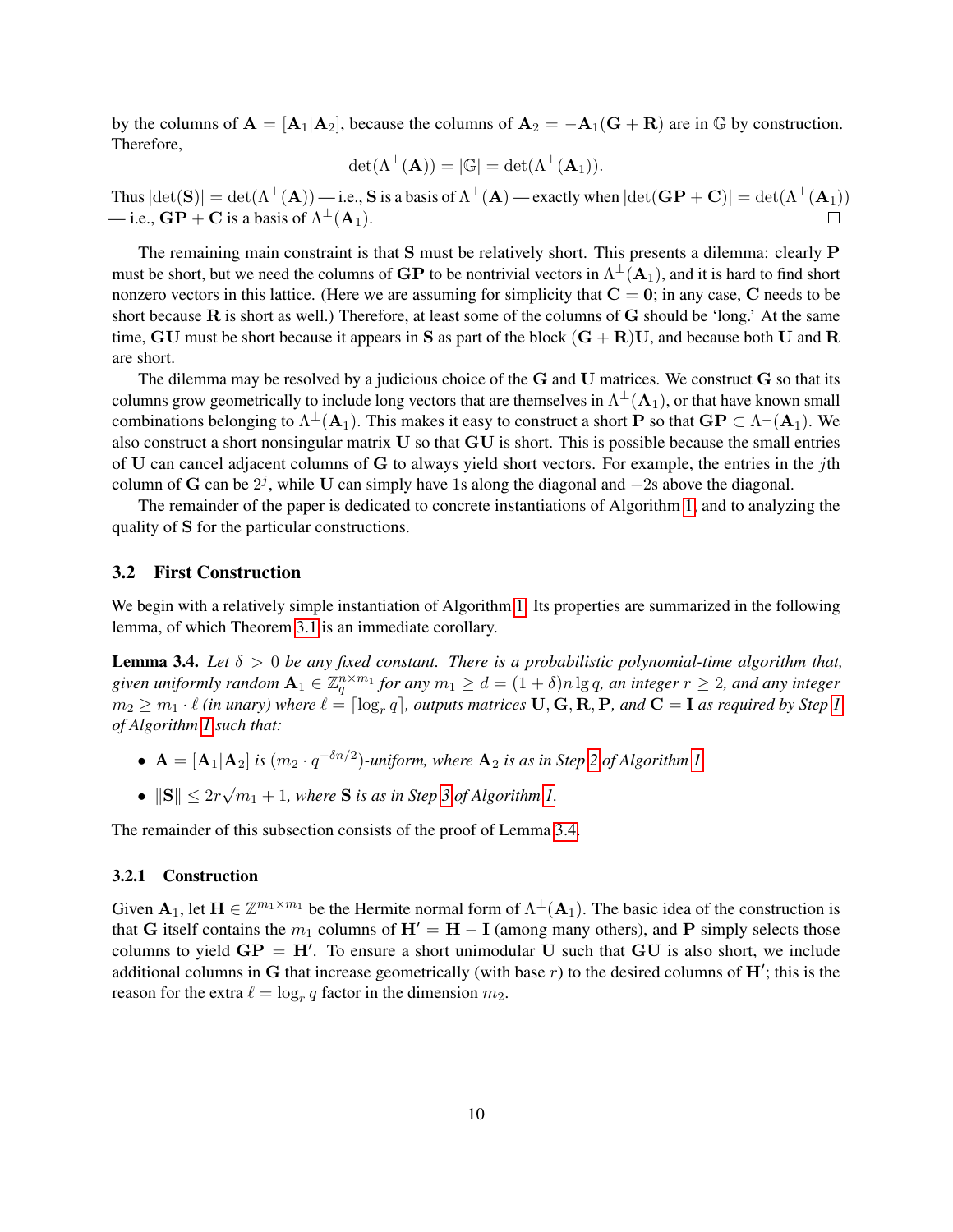Definition of G. Write

$$
\mathbf{G} = \left[\mathbf{G}^{(1)}|\!\cdots\!|\mathbf{G}^{(m_1)}|\mathbf{0}\right] \in \mathbb{Z}^{m_1 \times m_2}
$$

as a block matrix consisting of  $m_1$  blocks  $G^{(i)}$  having  $\ell$  columns each, and a final zero block consisting of the remaining  $m_2 - m_1 \cdot \ell$  columns (if any). As per our usual notation,  $\mathbf{g}_i^{(i)}$  $j^{(i)}$  and  $h'_j$  denote the *j*th columns of  $G^{(i)}$  and H', respectively. For each  $i \in [m_1]$ ,  $G^{(i)}$  is defined as follows: let  $g_{\ell}^{(i)} = h'_i$ , and for each  $j = \ell - 1, \ldots, 1$ , let  $\lambda$ 

$$
\mathbf{g}_j^{(i)} = \lfloor \mathbf{g}_{j+1}^{(i)}/r \rfloor = \lfloor \mathbf{h}_i'/r^{\ell-j} \rfloor,
$$

where the division and floor operations are coordinate-wise.

Note that because all the entries of  $\mathbf{h}'_i$  are less than  $q \leq r^{\ell}$ , all the entries of  $\mathbf{g}_1^{(i)}$  $_1^{(i)}$  are in the range  $[0, r-1]$ .

**Definition of P.** For each  $j \in [m_1]$ , let  $\mathbf{p}_j = \mathbf{e}_{j\ell} \in \mathbb{Z}^{m_2}$ , the  $(j\ell)$ th standard basis vector. Observe that the *i*th column of **P** simply selects the rightmost column of  $G^{(i)}$ , yielding  $GP = H'$ , as desired. Clearly,  $||\mathbf{p}_j||^2 = 1$  for all  $j \in [m_1]$ .

**Definition of U.** Define the unimodular upper-triangular matrix  $T_\ell \in \mathbb{Z}^{\ell \times \ell}$  to have diagonal entries equal to 1 (i.e.,  $t_{i,i} = 1$  for every  $i \in [\ell]$ ), upper diagonal entries equal to  $-r$  (i.e,  $t_{i,i+1} = -r$  for every  $i \in [\ell - 1]$ ), and zero entries elsewhere. Define  $\mathbf{U} \in \mathbb{Z}^{m_2 \times m_2}$  to be the block-diagonal matrix

$$
\mathbf{U} = \text{diag}(\mathbf{T}_{\ell},\ldots,\mathbf{T}_{\ell},\mathbf{I})
$$

consisting of  $m_1$  blocks  $\mathbf{T}_\ell$ , followed by the square identity matrix of dimension  $m_2 - m_1 \cdot \ell$ .

Note that **U** is unimodular and that  $\|\mathbf{u}_j\|^2 \le r^2 + 1$  for all j. Also observe that

$$
\mathbf{GU} = \left[\mathbf{G}^{(1)}\cdot\mathbf{T}_{\ell}|\cdots|\mathbf{G}^{(m_1)}\cdot\mathbf{T}_{\ell}|\mathbf{0}\right].
$$

We claim that all the entries of each block  $F^{(i)} = G^{(i)} \cdot T_\ell$  are integers in the range  $[0, r - 1]$ , and thus  $\|\mathbf{f}^{(i)}_i\|$  $\|y^{(i)}\|^2 \le m_1 \cdot (r-1)^2$ . First observe that the claim is true for  $\mathbf{f}_1^{(i)} = \mathbf{g}_1^{(i)}$  $1^{(i)}$ , as explained above. Moreover, for each  $j \in [\ell - 1]$  we have

$$
\mathbf{f}_{j+1}^{(i)} = \mathbf{g}_{j+1}^{(i)} - r \cdot \mathbf{g}_j^{(i)} = \mathbf{g}_{j+1}^{(i)} - r \cdot \lfloor \mathbf{g}_{j+1}^{(i)}/r \rfloor,
$$

which establishes the claim.

**Definition of R.** Each entry in the top  $d = (1 + \delta)n \lg q$  rows of **R** is an independent  $\{0, \pm 1\}$ -valued random variable that is 0 with probability  $\frac{1}{2}$ , 1 with probability  $\frac{1}{4}$ , and  $-1$  with probability  $\frac{1}{4}$ . The remaining entries are all 0.

Observe that  $\|\mathbf{r}_j\|^2 \le d$  for all j. Also, by Lemma [2.1](#page-3-0) and the discussion following it (with  $G = \mathbb{Z}_q^n$ ), we have that  $\mathbf{A} = [\mathbf{A}_1 | -\mathbf{A}_1 (\mathbf{G} + \mathbf{R})]$  is  $(m_2 \cdot q^{-\delta n/2})$ -uniform over  $\mathbb{Z}_q^{n \times m}$ , as claimed. (Note that it is also suitable to use uniform and independent  $0-1$  random variables in the top d rows of **R**.)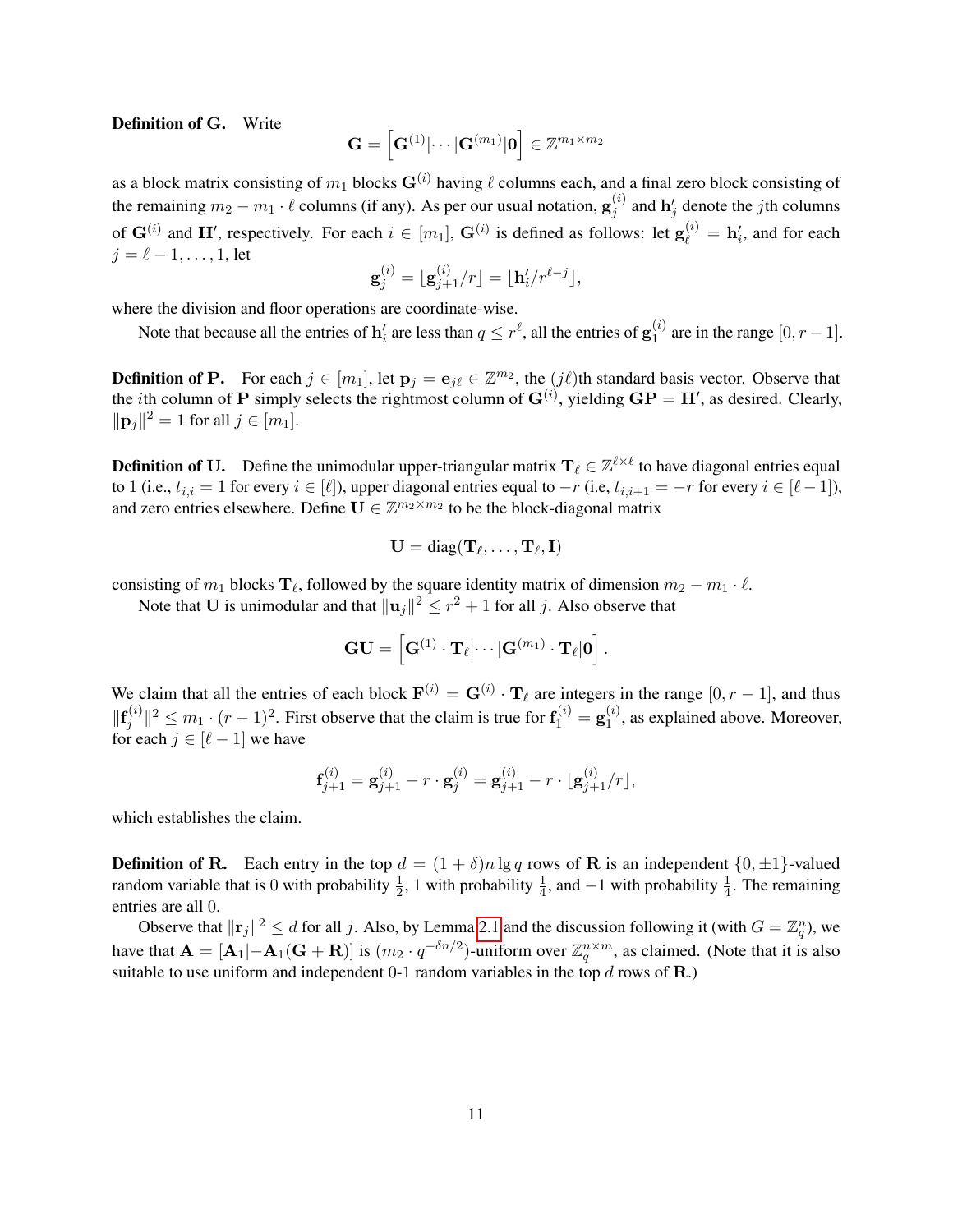#### 3.2.2 Quality of S

We now analyze the length of the basis matrix S. By the triangle inequality and Pythagorean theorem,

$$
\|\mathbf{S}\|^2 \leq \max \left\{ (\|\mathbf{G}\mathbf{U}\| + \|\mathbf{R}\mathbf{U}\|)^2 + \|\mathbf{U}\|^2 \;,\; \|\mathbf{R}\mathbf{P} - \mathbf{I}\|^2 + \|\mathbf{P}\|^2 \right\}.
$$

We have

$$
||\mathbf{P}||^2 = 1
$$
 and  $||\mathbf{R}\mathbf{P} - \mathbf{I}||^2 \le 4d < 4r^2m_1$ ,

because each entry of  $\bf RP-I$  has magnitude at most 2. Therefore,  $\|\bf RP-I\|^2 + \|\bf P\|^2 < 4r^2(m_1+1)$ .

Next, we have

$$
\|\mathbf{GU}\|^2 \le m_1(r-1)^2 \quad \text{and} \quad \|\mathbf{RU}\|^2 \le d(r+1)^2 \le m_1(r+1)^2,
$$

because every entry in the top d rows of RU has magnitude at most  $r + 1$  (and the other entries are zero). Thus  $(\|\mathbf{G}\mathbf{U}\| + \|\mathbf{R}\mathbf{U}\|)^2 \le 4r^2m_1$ , and because  $\|\mathbf{U}\|^2 \le r^2 + 1 < 4r^2$ , the claim follows.

### <span id="page-12-0"></span>3.3 Second Construction

<span id="page-12-1"></span>Theorem [3.2](#page-7-2) is an immediate corollary of the following lemma.

**Lemma 3.5.** Let  $\delta > 0$  be any fixed constant. There is a universal constant  $C > 0$  and a probabilistic polynomial-time algorithm that, given uniformly random  $\mathbf{A}_1\in \mathbb{Z}_q^{n\times m_1}$  for any  $m_1\geq d=(1+\delta)n\lg q$ , and *any integer*  $m_2 \geq (4+2\delta)n \lg q$  *(in unary), outputs matrices*  $\mathbf{U}, \mathbf{G}, \mathbf{R}, \mathbf{P}$  *and*  $\mathbf{C} = \mathbf{I}$  *as required by Step [1](#page-8-2) of Algorithm [1](#page-8-0) such that:*

- $A = [A_1 | A_2]$  *is*  $(m_2 \cdot q^{-\delta n/2})$ -uniform, where  $A_2$  *is as in Step [2](#page-8-3) of Algorithm [1.](#page-8-0)*
- $\bullet$   $||S||$  ≤ Cn lg q with probability  $1-2^{-\Omega(n)}$  over the choice of R, where S is as in Step [3](#page-8-4) of Algorithm [1.](#page-8-0)
- $||S|| \le 1 + C$ √  $d = O($ √  $\overline{n \log q}$ ) with probability  $1 - 2^{-\Omega(n)}$  over the choice of **R**.

We have not attempted to optimize the exact constant  $C$  appearing in the above bounds, but it is not exceedingly large (at most 20, certainly). The remainder of this subsection is devoted to proving the lemma.

#### 3.3.1 Construction

Given  $A_1$ , let  $H \in \mathbb{Z}^{m_1 \times m_1}$  be the Hermite normal form of  $\Lambda^{\perp}(A_1)$ . The basic idea behind the construction is to ensure that the columns of G include sufficiently many power-of-2 multiples of each standard basis vector  $\mathbf{e}_i \in \mathbb{Z}^{m_1}$ . This allows us to express each vector in  $\mathbf{H}' = \mathbf{H} - \mathbf{I}$  simply as a binary combination of such vectors. (The -I term is included to make every entry in the *i*th row of H' strictly smaller than  $h_{i,i}$ , which yields a tighter bound on  $m_2$ .) To obtain a good bound on the length of the Gram-Schmidt orthogonalization  $\tilde{S}$ , we additionally ensure that certain rows of  $G$  are mutually orthogonal and sufficiently long. This ensures that adding the random matrix R to G does not 'distort the shape' of G by much, which is important in the analysis of the orthogonalization.

Recall that every diagonal entry  $h_{i,i}$  of the Hermite normal form  $\mathbf{H} \in \mathbb{Z}^{m_1 \times m_1}$  is at least 1, that

$$
\prod_{i\in[m_1]} h_{i,i} = \det(\mathbf{H}) = \det(\Lambda^{\perp}(\mathbf{A}_1)) \le q^n,
$$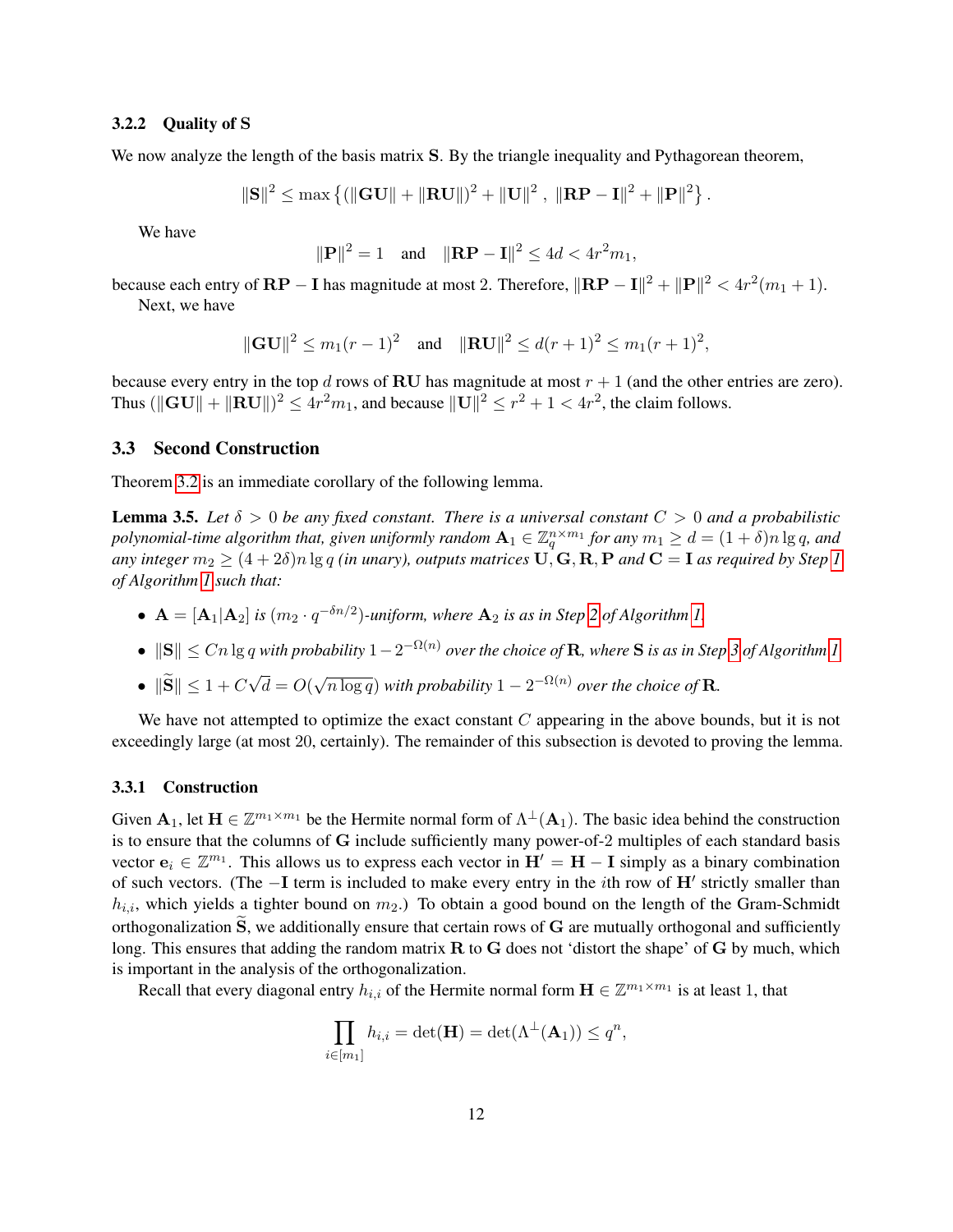and that  $0 \le h_{i,j} < h_{i,i}$  for every  $j \ne i$ . Therefore, every column  $h'_j$  of  $H' = H - I$  belongs to the Cartesian product

$$
\prod_{i\in[m_1]}[0,\ldots,h_{i,i}-1]\subset\mathbb{Z}^{m_1},
$$

which has size  $\prod_{i \in [m_1]} h_{i,i} \leq q^n$ .

### Definition of G. Write

$$
\mathbf{G} = \left[\mathbf{G}^{(1)}|\cdots|\mathbf{G}^{(m_1)}|\mathbf{M}|\mathbf{0}\right] \in \mathbb{Z}^{m_1 \times m_2}
$$

as a block matrix of  $m_1$  blocks  $G^{(i)}$  having various widths, followed by a special block M, followed by a zero block of any remaining columns. For each  $i \in [m_1]$ , block  $\mathbf{G}^{(i)}$  has width  $w_i = \lceil \lg h_{i,i} \rceil < 1 + \lg h_{i,i}$ , and its jth column is  $\mathbf{g}_j^{(i)} = 2^{j-1} \cdot \mathbf{e}_i \in \mathbb{Z}^{m_1}$ . Note that if  $h_{i,i} = 1$ , block  $\mathbf{G}^{(i)}$  actually has width 0, and that there are at most  $n \lg q$  values of i for which  $h_{i,i} > 1$ . Taking all blocks  $\mathbf{G}^{(i)}$  together, the total number of columns is therefore

$$
\sum_{i \in [m_1]} w_i \le n \lg q + \sum_{i \in [m_1]} \lg h_{i,i} \le 2n \lg q.
$$

(In the special case that q is prime, there are at most n values of  $h_{i,i}$  that are greater than 1, which are all q, so the total number of columns in this case is at most  $n\lceil \lg q \rceil$ .)

The block M is a special component needed only for the analysis of  $\|\mathbf{S}\|$ ; the bound on the length  $\|\mathbf{S}\|$ from Lemma [3.5](#page-12-1) holds even if we leave out M (which allows for a smaller value of  $m_2$ ). The block M has width w, where w is the largest power of 2 in the range  $[d, m_2 - 2n \lg q]$ . Note that  $m_2 - 2n \lg q \ge 2d$ , so a power of 2 always exists in the given range, and that  $w \ge m_2/2 - n \lg q \ge m_2/4$ .

Block M is zero in all but its first d rows, which are distinct rows of a square *Hadamard* matrix of dimension w, times a suitably large constant  $C' > 0$ . Recall that a Hadamard matrix is a square  $\pm 1$  matrix whose rows are mutually orthogonal; a Hadamard matrix in any dimension  $2^k$  may be constructed in time  $\text{poly}(2^k)$  using Sylvester's recursive formula  $\mathbf{H}_{2^k} = \begin{pmatrix} \mathbf{H}_{2^{k-1}} & \mathbf{H}_{2^{k-1}} \\ \mathbf{H}_{2^{k-1}} & -\mathbf{H}_{2^{k-1}} \end{pmatrix}$  $H_{2^{k-1}} - H_{2^{k-1}}$ ), with base case  $H_1 = [1]$ .

**Definition of P.** Mirroring the structure of G, we write

$$
\mathbf{P} = \left[\mathbf{P}^{(1)};\cdots;\mathbf{P}^{(m_1)};\mathbf{0};\mathbf{0}\right] \in \mathbb{Z}^{m_2 \times m_1}
$$

as a vertical block matrix where each block  $\mathbf{P}^{(i)} \in \mathbb{Z}^{w_i \times m_1}$ .

For each  $i, j \in [m_1]$ , the  $j$ th column  $\mathbf{p}_i^{(i)}$  $j^{(i)}$  of  $\mathbf{P}^{(i)}$  contains the binary representation of  $h'_{i,j} \in [0, \ldots, h_{i,i} - 1]$ 1], which has length at most  $w_i$ . Specifically,  $\mathbf{P}^{(i)}$  contains entries  $p_{k,j}^{(i)} \in \{0,1\}$  such that

$$
h'_{i,j} = \sum_{k \in [w_i]} p_{k,j}^{(i)} \cdot 2^{k-1}.
$$

Note that  $\|\mathbf{p}_j\|^2 \leq \sum_{i\in[m_1]} w_i \leq 2n \lg q.$ 

By definition of  $\mathbf{G}^{(i)}$ , we have  $\mathbf{G}^{(i)}\mathbf{p}_j^{(i)} = \mathbf{e}_i \cdot \sum_{k \in [m_1]} p_{k,j}^{(i)} \cdot 2^{k-1} = \mathbf{e}_i \cdot h_{i,j}',$  hence

$$
\mathbf{GP} = \sum_{i \in [m_1]} \mathbf{G}^{(i)} \mathbf{P}^{(i)} = \mathbf{H}',
$$

as desired.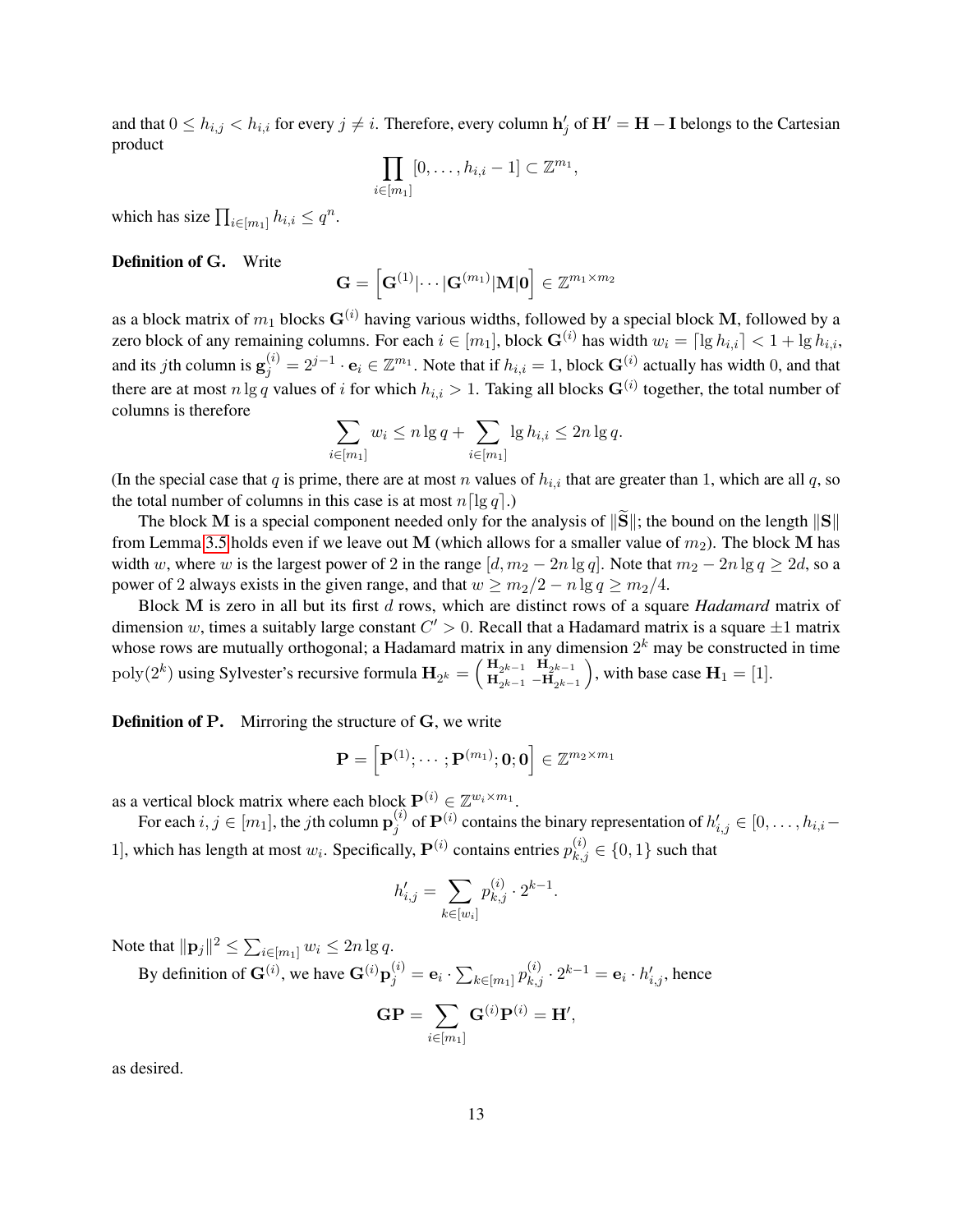**Definition of U.** Let  $\mathbf{T}_w \in \mathbb{Z}^{w \times w}$  be the upper-triangular unimodular matrix with 1s along the diagonal and  $-2s$  along the upper diagonal, i.e.,  $t_{i,i} = 1$  for  $i \in [w]$  and  $t_{i,i+1} = -2$  for  $i \in [w-1]$  (all other entries are zero). By definition of  $G^{(i)}$ , observe that  $F^{(i)} = G^{(i)} \cdot T_{w_i} \in \mathbb{Z}^{m_1 \times w_i}$  is simply  $e_i$  in its first column and zero elsewhere. Then letting U be the block diagonal matrix

$$
\mathbf{U} = \text{diag}(\mathbf{T}_{w_1}, \dots, \mathbf{T}_{w_{m_1}}, \mathbf{I}) \in \mathbb{Z}^{m_2 \times m_2},
$$

we see that U is unimodular and very short, i.e.,  $||U||^2 \le 5$ , and that

$$
\mathbf{GU}=\left[\mathbf{F}^{(1)}|\cdots|\mathbf{F}^{(m_1)}|\mathbf{M}|\mathbf{0}\right]
$$

is also short, i.e.,  $\|\mathbf{GU}\| \leq C'\sqrt{2}$ d.

**Definition of R.** Each entry in the top  $d = (1 + \delta)n \lg q$  rows of **R** is an independent  $\{0, \pm 1\}$ -valued random variable that is 0 with probability  $\frac{1}{2}$ , 1 with probability  $\frac{1}{4}$ , and  $-1$  with probability  $\frac{1}{4}$ . The remaining entries are all 0.

Observe that  $\|\mathbf{r}_j\|^2 \le d$  for all j. Also, by Lemma [2.1](#page-3-0) and the discussion following it (with  $G = \mathbb{Z}_q^n$ ), we have that  $\mathbf{A} = [\mathbf{A}_1 | -\mathbf{A}_1 (\mathbf{G} + \mathbf{R})]$  is  $(m_2 \cdot q^{-\delta n/2})$ -uniform over  $\mathbb{Z}_q^{n \times m}$ , as claimed.

#### 3.3.2 Quality of S

We now analyze  $\|\mathbf{S}\|$  and  $\|\widetilde{\mathbf{S}}\|$ . For both analyses, we partition S into two sets of vectors,

$$
\mathbf{S}_1 = \{ \mathbf{s}_j \}_{j \in [m_2]} = [(\mathbf{G} + \mathbf{R})\mathbf{U}; \mathbf{U}] \quad \text{and} \quad \mathbf{S}_2 = \{ \mathbf{s}_j \}_{j > m_2} = [\mathbf{R}\mathbf{P} - \mathbf{I}; \mathbf{P}].
$$

Length of basis vectors. We have

<span id="page-14-0"></span>
$$
\|\mathbf{S}\| = \max\{\|\mathbf{S}_1\|, \|\mathbf{S}_2\|\}.
$$

By the Pythagorean theorem and the triangle inequality,

$$
\|\mathbf{S}_1\|^2 \le \|\mathbf{GU} + \mathbf{RU}\|^2 + \|\mathbf{U}\|^2 \le (C'\sqrt{d} + 3\sqrt{d})^2 + 5 \le (C\sqrt{d} + 1)^2,
$$
 (3.5)

for some large enough constant  $C > 0$ .

For  $\|\mathbf{S}_2\|$ , observe that **R** is zero on all but a  $d \times m_2$  submatrix whose entries are independent subgaussian random variables with some constant parameter  $C'' > 0$ . Therefore by Fact [2.2,](#page-4-1) for every fixed  $p_j$ , the first d entries of  $\mathbf{R}\mathbf{p}_j \in \mathbb{R}^{m_1}$  are independent subgaussian variables with parameter  $C'' \cdot ||\mathbf{p}_j|| = O(\sqrt{n \log q})$ . By Lemma [2.3,](#page-4-2) the largest singular value of  $\mathbf{Rp}_j$ , and hence the length  $\|\mathbf{Rp}_j\|$ , is at most  $O(\sqrt{dn\log q}) =$  $O(n \log q)$  except with probability  $2^{-\Omega(n)}$ . By the union bound and triangle inequality, we conclude that  $\|\mathbf{S}_2\| = O(n \log q)$  except with probability  $2^{-\Omega(n)}$ , as desired.

Length of Gram-Schmidt vectors. First we review some preliminary facts that are needed in the analysis. Let  $\mathbf{X} \in \mathbb{R}^{m \times \ell}$  be any set of  $\ell \leq m$  linearly independent vectors. Then  $\pi_{\mathbf{X}} := \mathbf{X} \cdot (\mathbf{X}^t \mathbf{X})^{-1} \cdot \mathbf{X}^t \in \mathbb{R}^{m \times m}$ is the projection matrix of the orthogonal linear projection from  $\mathbb{R}^m$  to  $\text{span}(\mathbf{X}) \subseteq \mathbb{R}^m$ . (Note that the Gram matrix  $X<sup>t</sup>X$  is invertible because the vectors in X are linearly independent.) This fact may be verified by observing that any  $\mathbf{v} \in \text{span}(\mathbf{X})$  may be written as  $\mathbf{v} = \mathbf{Xc}$  for some  $\mathbf{c} \in \mathbb{R}^{\ell}$ , hence

$$
\pi_{\mathbf{X}} \cdot \mathbf{v} = \mathbf{X} \cdot (\mathbf{X}^t \mathbf{X})^{-1} \cdot \mathbf{X}^t \mathbf{X} \cdot \mathbf{c} = \mathbf{X} \mathbf{c} = \mathbf{v};
$$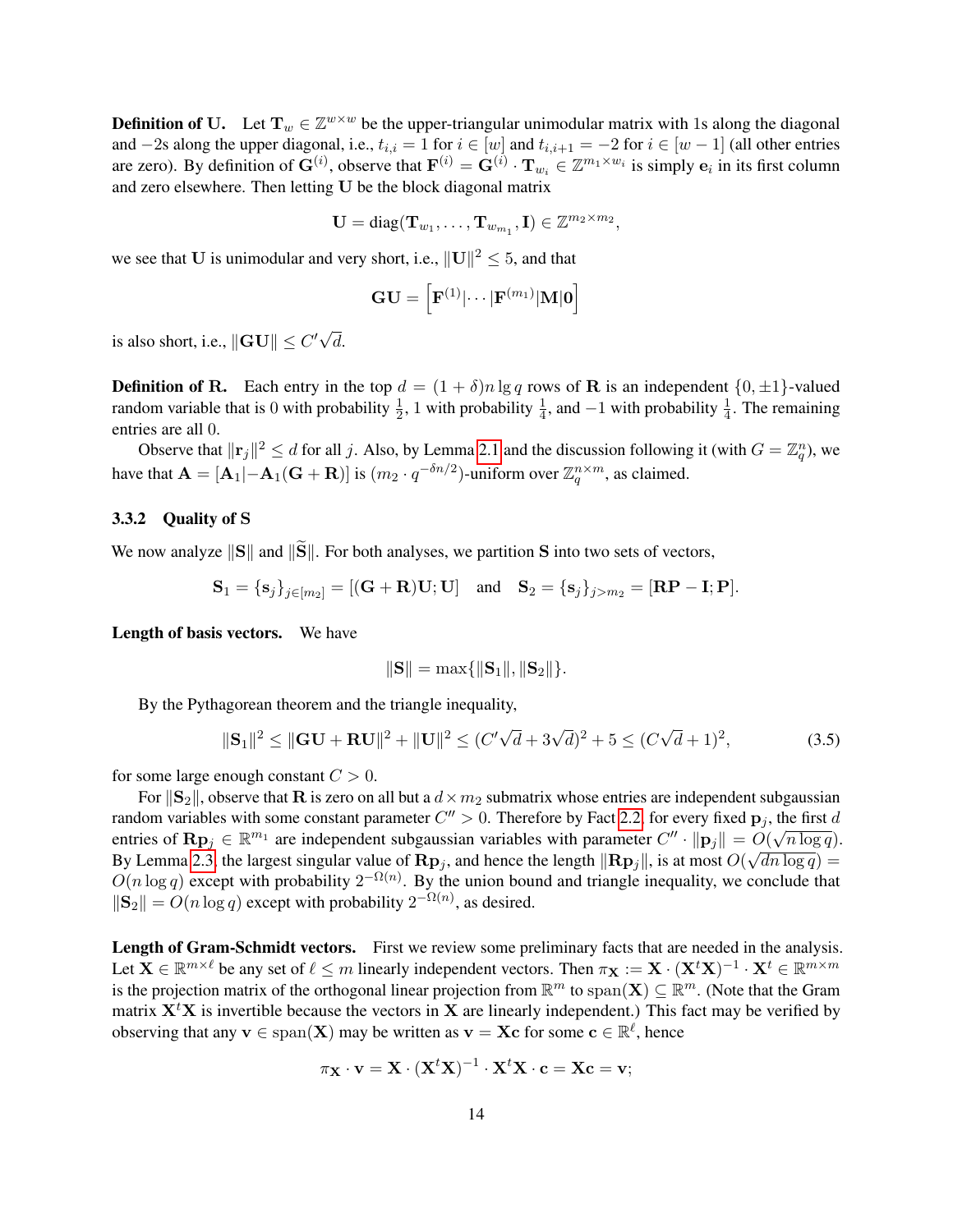moreover, for any  $\mathbf{v} \in \text{span}^{\perp}(\mathbf{X})$  we have  $\mathbf{X}^t \mathbf{v} = \mathbf{0}$  and hence  $\pi_\mathbf{X} \cdot \mathbf{v} = \mathbf{0}$ . Also note that for any  $\mathbf{v} \in \mathbb{R}^m$ ,

$$
\|\pi_{\mathbf{X}} \cdot \mathbf{v}\|^2 = \langle \pi_{\mathbf{X}} \cdot \mathbf{v}, \pi_{\mathbf{X}} \cdot \mathbf{v} \rangle = \langle \mathbf{v}, \pi_{\mathbf{X}} \cdot \mathbf{v} \rangle = \mathbf{v}^t \cdot \pi_{\mathbf{X}} \cdot \mathbf{v} = (\mathbf{X}^t \mathbf{v})^t \cdot (\mathbf{X}^t \mathbf{X})^{-1} \cdot (\mathbf{X}^t \mathbf{v}), \tag{3.6}
$$

because  $\mathbf{v} - \pi_{\mathbf{X}} \cdot \mathbf{v}$  is orthogonal to  $\pi_{\mathbf{X}} \cdot \mathbf{v}$ .

In particular, we define  $\mathbf{X} \in \mathbb{R}^{m \times m_1}$  as

<span id="page-15-0"></span>
$$
\mathbf{X} = [-\mathbf{I}]\mathbf{G} + \mathbf{R}]^t,
$$

and observe that the columns of X are linearly independent and form a basis of span<sup>⊥</sup>(S<sub>1</sub>), because

$$
\dim \operatorname{span}(\mathbf{X}) = m_1 = m - \dim \operatorname{span}(\mathbf{S}_1) \quad \text{and} \quad \mathbf{X}^t \cdot \mathbf{S}_1 = -(\mathbf{G} + \mathbf{R})\mathbf{U} + (\mathbf{G} + \mathbf{R})\mathbf{U} = \mathbf{0}.
$$

We now analyze  $\|\widetilde{S}\|$ . Observe that

$$
\|\widetilde{\mathbf{S}}\| = \max_{j \in [m]} \|\widetilde{\mathbf{s}}_j\| \le \max\left\{ \|\mathbf{S}_1\|, \|\pi_\mathbf{X} \cdot \mathbf{S}_2\|\right\},\tag{3.7}
$$

because  $\|\tilde{s}_j\| \le \|s_j\|$  for all  $j \in [m_2]$ , and  $\tilde{s}_j$  is the orthogonal projection of  $s_j$  onto a linear subspace of  $\text{span}(\mathbf{X})$  for all  $i > m$ . Equation (3.5) has already attablished that  $\|\mathbf{S}\| \le C\sqrt{d} + 1$  $\operatorname{span}(\mathbf{X})$  for all  $j > m_2.$  Equation [\(3.5\)](#page-14-0) has already established that  $\|\mathbf{S}_1\| \le C\sqrt{d} + 1.$ 

Bounding  $\|\pi_X \cdot S_2\|$  is more involved. We start by setting up some additional notation that will make the analysis more convenient. Define

$$
\hat{\mathbf{G}} = [-\mathbf{I}|\mathbf{G}], \ \hat{\mathbf{R}} = [\mathbf{0}|\mathbf{R}] \in \mathbb{Z}^{m_1 \times m}, \quad \hat{\mathbf{P}} = [\mathbf{0}; \mathbf{P}] \in \mathbb{Z}^{m \times m_1}, \quad \hat{\mathbf{S}}_2 = \mathbf{S}_2 + [\mathbf{I}; \mathbf{0}] = [\mathbf{R}; \mathbf{I}] \cdot \mathbf{P}.
$$

We have

$$
\|\pi_{\mathbf{X}}\cdot\mathbf{S}_2\| \le \|\pi_{\mathbf{X}}\cdot\hat{\mathbf{S}}_2\| + \|\pi_{\mathbf{X}}\cdot[\mathbf{I};\mathbf{0}]\| \le \|\pi_{\mathbf{X}}\cdot\hat{\mathbf{S}}_2\| + 1,
$$

by the triangle inequality and the fact that  $\pi_X$  represents an orthogonal projection onto a subspace of  $\mathbb{R}^m$ . Therefore, it is enough to bound  $\|\pi_X \cdot \hat{S}_2\|$ . To do so, we analyze the two main components of the right-hand side of Equation [\(3.6\)](#page-15-0). We have

$$
\mathbf{X}^t \cdot \hat{\mathbf{S}}_2 = [-\mathbf{I}|\mathbf{G} + \mathbf{R}] \cdot [\mathbf{R}; \mathbf{I}] \cdot \mathbf{P} = \mathbf{G} \cdot \mathbf{P} = \hat{\mathbf{G}} \cdot \hat{\mathbf{P}},
$$
  

$$
\mathbf{X}^t \mathbf{X} = (\hat{\mathbf{G}} + \hat{\mathbf{R}})(\hat{\mathbf{G}} + \hat{\mathbf{R}})^t.
$$

We therefore want to analyze the properties of the positive semidefinite matrix

$$
\mathbf{Z} = \hat{\mathbf{G}}^t \cdot \left( (\hat{\mathbf{G}} + \hat{\mathbf{R}})(\hat{\mathbf{G}} + \hat{\mathbf{R}})^t \right)^{-1} \cdot \hat{\mathbf{G}}.
$$
 (3.8)

Note that the rows of  $\hat{G}$  are orthogonal by construction (because the rows of  $G$  are), that all its rows have length at least 1, and that its first d rows have length at least  $C'\sqrt{w} \ge C'\sqrt{m_2}/2$  by the properties of the block M. Therefore, we may factor  $\hat{G}$  as

<span id="page-15-1"></span>
$$
\hat{\mathbf{G}} = \mathbf{D} \cdot \mathbf{V}
$$

where the rows of  $V \in \mathbb{R}^{m_1 \times m}$  are orthonormal (i.e.,  $VV^t = I$ ), and  $D \in \mathbb{R}^{m_1 \times m_1}$  is a nonsingular square diagonal matrix whose first d diagonal entries are all at least  $C' \sqrt{m_2}/2$ . Bringing D into the inverted central term of Equation [\(3.8\)](#page-15-1) from both sides, we therefore have

$$
\mathbf{Z} = \mathbf{V}^t \cdot \left( (\mathbf{V} + \mathbf{D}^{-1} \hat{\mathbf{R}}) (\mathbf{V} + \mathbf{D}^{-1} \hat{\mathbf{R}})^t \right)^{-1} \cdot \mathbf{V}.
$$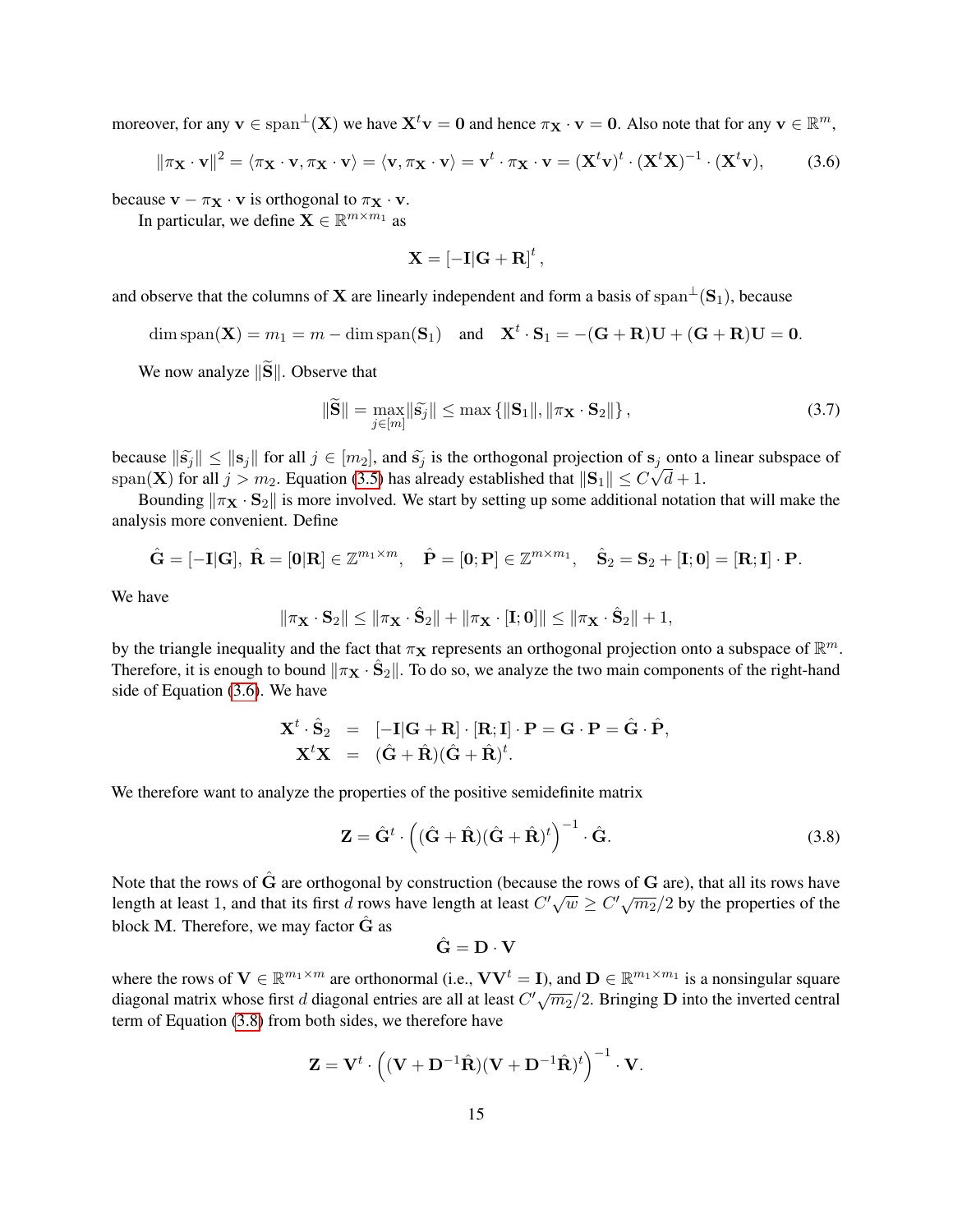Below, we show that the singular values of  $Y = V + D^{-1}\hat{R}$  are all at least  $\frac{1}{2}$ , with very high probability. Given this, it follows that the singular values of Z, which are also its eigenvalues because Z is positive semidefinite, are all at most 4. Now **Z** may be factored as  $\mathbf{Z} = \mathbf{Q} \Lambda \mathbf{Q}^{-1}$  for some orthogonal matrix  $\mathbf{Q}$  and diagonal matrix  $\Lambda$  whose diagonal entries are the eigenvalues of Z. From this we have

$$
\|\pi_{\mathbf{X}} \cdot \hat{\mathbf{S}}_2\|^2 = \max_{j \in [m_1]} \|\hat{\mathbf{p}}_j^t \cdot \mathbf{Z} \cdot \hat{\mathbf{p}}_j\|^2 \le \max_{j \in [m_1]} (4 \cdot \|\hat{\mathbf{p}}_j\|^2) \le 8n \lg q < (3\sqrt{d})^2.
$$

It remains to bound the singular values of  $Y = V + D^{-1}\hat{R}$  from below by  $\frac{1}{2}$ . To do so, it suffices to bound the singular values of D<sup>-1</sup> $\hat{R}$  from above by  $\frac{1}{2}$ , because by the triangle inequality and the fact that the rows of  $V$  are orthonormal, the smallest singular value of  $Y$  is

$$
\min_{\mathbf{x} \in S^{m-1}} \lVert \mathbf{V}^t \mathbf{x} + (\mathbf{D}^{-1} \hat{\mathbf{R}})^t \mathbf{x} \rVert \ge 1 - \max_{\mathbf{x} \in S^{m-1}} \lVert (\mathbf{D}^{-1} \hat{\mathbf{R}})^t \mathbf{x} \rVert \ge \frac{1}{2}.
$$

By definition of  $\hat{\mathbf{R}}$  and the properties of D, the matrix D<sup>-1</sup> $\hat{\mathbf{R}}$  is zero on all but a  $d \times m_2$  submatrix whose EXECT BY DETERMINION OF THE ARRY THE IS LOC ON AN ORDER THE 2 MODIFICATION WHOSE entries are independent subgaussian random variables of parameter  $1/(C''\sqrt{m_2})$ , where  $C'' > 0$  is some constant multiple of C'. Lemma [2.3](#page-4-2) implies that with probability  $1 - 2^{-\Omega(d)}$ , the singular values of  $D^{-1}\hat{R}$ are all at most √

$$
\frac{C(\sqrt{d} + \sqrt{m_2})}{C''\sqrt{m_2}} \le \frac{1}{2}
$$

(for sufficiently large constant  $C''$ ), and the proof is complete.

# Acknowledgments

We thank Daniele Micciancio and the anonymous referees for helpful comments on the presentation.

# References

- <span id="page-16-0"></span>[Ajt96] M. Ajtai. Generating hard instances of lattice problems. *Quaderni di Matematica*, 13:1–32, 2004. Preliminary version in STOC 1996.
- <span id="page-16-4"></span>[Ajt99] M. Ajtai. Generating hard instances of the short basis problem. In *ICALP*, pages 1–9. 1999.
- <span id="page-16-5"></span>[CHKP10] D. Cash, D. Hofheinz, E. Kiltz, and C. Peikert. Bonsai trees, or how to delegate a lattice basis. In *EUROCRYPT*, pages 523–552. 2010.
- <span id="page-16-1"></span>[GGH96] O. Goldreich, S. Goldwasser, and S. Halevi. Collision-free hashing from lattice problems. *Electronic Colloquium on Computational Complexity (ECCC)*, 3(42), 1996.
- <span id="page-16-3"></span>[GGH97] O. Goldreich, S. Goldwasser, and S. Halevi. Public-key cryptosystems from lattice reduction problems. In *CRYPTO*, pages 112–131. 1997.
- <span id="page-16-6"></span>[GHV10] C. Gentry, S. Halevi, and V. Vaikuntanathan. A simple BGN-type cryptosystem from LWE. In *EUROCRYPT*, pages 506–522. 2010.
- <span id="page-16-2"></span>[GPV08] C. Gentry, C. Peikert, and V. Vaikuntanathan. Trapdoors for hard lattices and new cryptographic constructions. In *STOC*, pages 197–206. 2008.